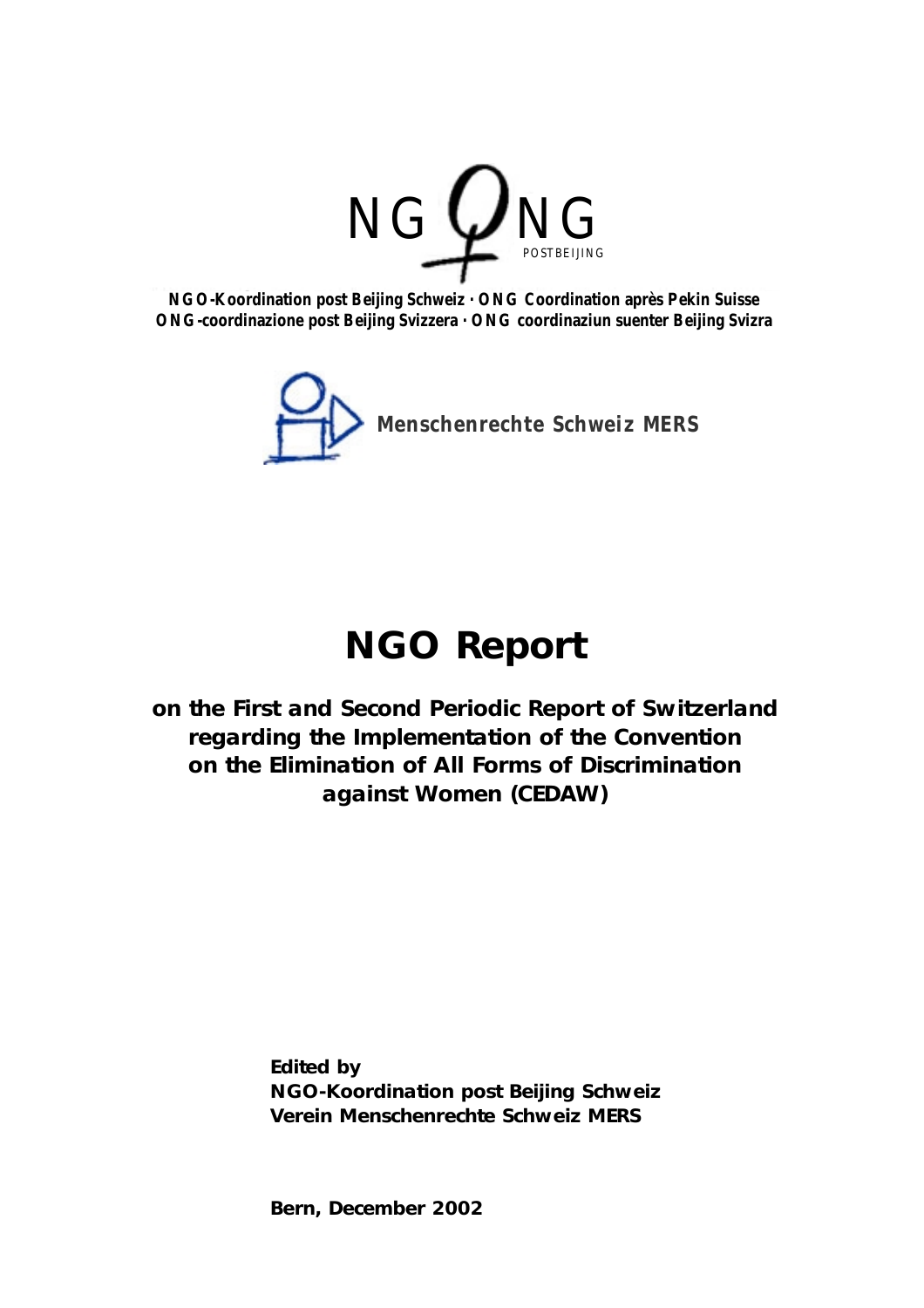| NGO-Coordination Post-Beijing Switzerland    Human Rights Association of Switzerland |                       |  |
|--------------------------------------------------------------------------------------|-----------------------|--|
| Wuhrstr. 28                                                                          | Gesellschaftsstr. 45  |  |
| 8003 Zürich                                                                          | $\parallel$ 3012 Bern |  |
| info@postbeijing.ch                                                                  | mers@humanrights.ch   |  |
| www.postbeijing.ch                                                                   | www.humanrights.ch    |  |
|                                                                                      |                       |  |

**Authors:** Claudia Michel, donni@bluewin.ch Christina Hausammann, christina.hausammann@kwb.ch **Editorial advice:** Vivian Fankhauser-Feitknecht, Jessika Kehl-Lauff, Anni Lanz, Ruedi Tobler

**The following organizations and individuals were consulted or contributed their point of view to this publication:**

- Schweizerischer Verband für Frauenrechte/Swiss Association for Women's Rights
- Alliance-F/Swiss Council of Women
- Brigitta Bischoff, comedia
- Büro für die Gleichstellung von Frau und Mann der Stadt Zürich/Office for the Equality of Women and Men of the City of Zurich
- Christa Tobler, Europainstitut Universität Basel/Europe Institute of the University of Basel
- Christlicher Friedendienst/Christian Peace Service
- Gleichstellungskommission des Vereins Schweizer Studierender/Commission for Equality of the National Union of Students of Switzerland
- comedia (trade union of the communication and media industries)
- Elisabeth Bäschlin, Institute of Geography, University of Berne
- FemCo (feminist coalition)
- Frauen für den Frieden/Women for Peace
- Fraueninformationszentrum FIZ/Women's Information Center
- Frauenrat für Aussenpolitik/Women's Council for Political Affairs
- Pfadibewegung Schweiz/Swiss Guide and Scout Movement
- Schweizerische Arbeitsgemeinschaft der Jugendverbände/Swiss Council of Youth Organizations
- Schweizerischer Verband alleinerziehender Mütter und Väter/Swiss Association Single Parents
- Schweizeriche Vereinigung für Straflosigkeit des Schwangerschftsabbruchs/Swiss Association for De-Penalization of Abortion
- Schweizerischer Gewerkschaftsbund, Abteilung Frauen/Geschlecht/Swiss Federation of Trade Unions, Dept. for Womens and Gender Questions
- Schweizerischer Katholischer Frauenbund/Swiss Catholic Women's League
- Schweizerischer Landfrauenverband/Swiss Association of Farm Women
- Solidarité sans Frontières/Solidarity without Borders
- **SSM** (trade union of the media industry)

#### **The following organizations support the NGO Report:**

- VPOD (public sector trade union)
- Forum gegen Rassismus/Forum against Racism

With thanks to the Europe Institute of the University of Basel for financial support.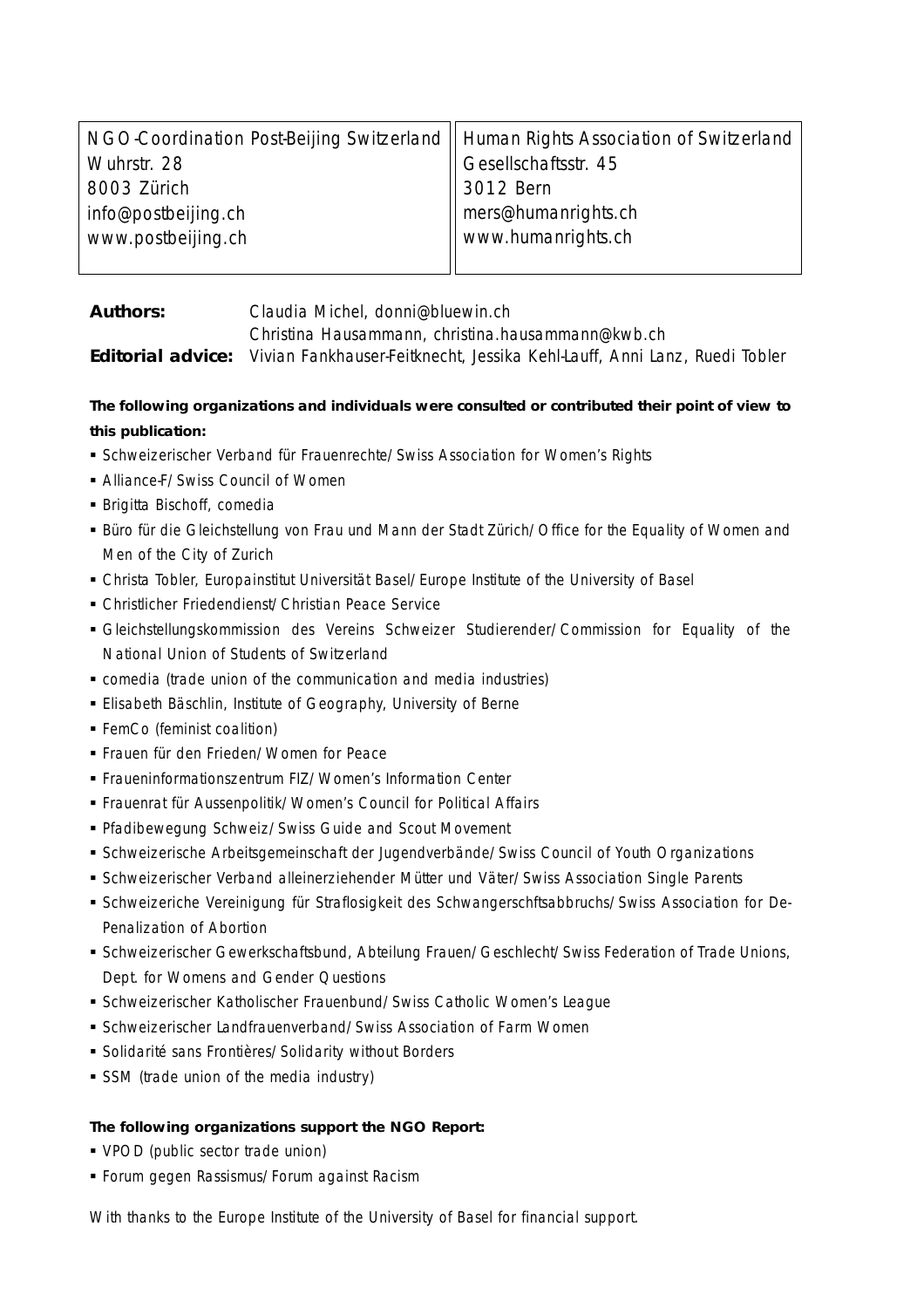# **Table of Contents**

| I. | <b>Preliminary Remarks</b>             | 4  |
|----|----------------------------------------|----|
| Ⅱ. | <b>Commentary on Specific Articles</b> | 4  |
|    | Articles 2 to 4                        | 4  |
|    | Article 5                              | 12 |
|    | Article 6                              | 14 |
|    | Article 7 and 8                        | 17 |
|    | Article 10                             | 18 |
|    | Article 11                             | 23 |
|    | Article 13                             | 27 |
|    | Article 14                             | 30 |
|    | Article 16                             | 31 |

# **Translator's Note:**

- English names of organizations on page 2 are not official titles. They are intended to inform the English readers on the areas of work of contributing Swiss NGOs; many are affiliated to international NGOs represented at UN headquarters and UN Offices at Geneva and Vienna.
- Footnotes are translated in part: some article titles have been abridged or appear in German; names of periodic and research publications appear in German.

Translation by Lee Weingarten with thanks to the Women's International League for Peace and Freedom for making available its office facilities. Editorial advice by Marguerite Wieser (International Alliance of Women/adf/svf)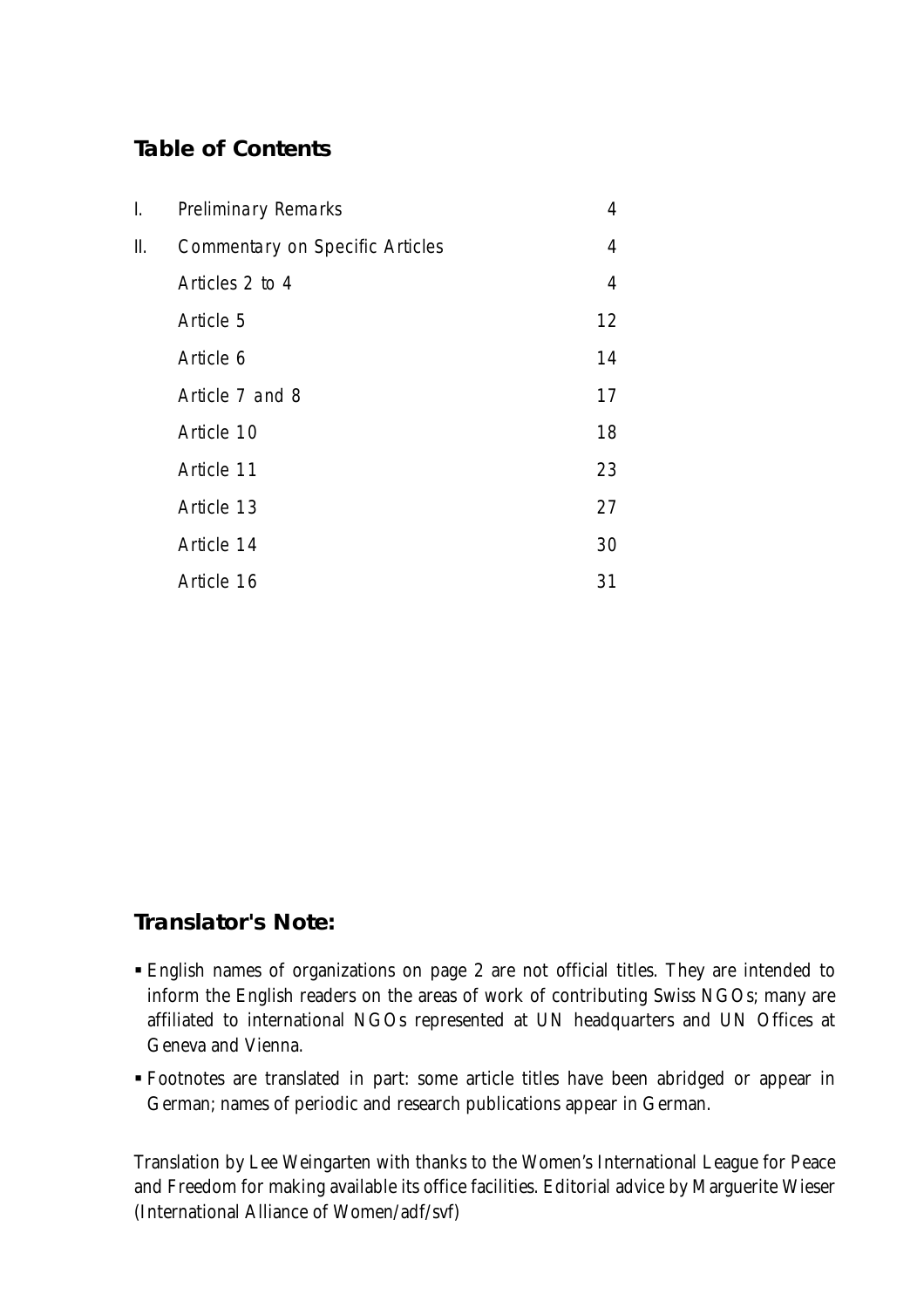# **I. Preliminary Remarks**

This commentary by Swiss NGOs on the First and Second Periodic Report of Switzerland regarding the implementation of the Convention on the Elimination of All Forms of Discrimination against Women (CEDAW) does not claim to be a complete parallel commentary on the Swiss Report. Our concern has been to point out gaps in the official Report; that is, to highlight those areas of the Swiss legal position and practice where conformity with the Convention appears questionable and which in our opinion are not given sufficient attention in the Report.

# **II. Commentary on Specific Articles**

# **Articles 2 to 4 CEDAW**

# **Equality under the law, prohibition of discrimination and equal status of women and men in the Swiss legal system: the principles – General remarks regarding the status of the prohibition of discrimination in Switzerland**

With the ratification of the CEDAW in 1997, as well as the ratification of the International Covenant on Economic, Social and Cultural Rights (CESCR) and the International Covenant on Civil and Political Rights (CCPR) in 1992, Switzerland has, on the international level, strengthened its obligation to end all forms of discrimination between women and men and to achieve gender equality. The obligation to provide de jure and de facto equality between women and men was established at the constitutional level in 1981, and is to be found in Article 8 of the Federal Constitution of 1999.

Nevertheless, the prevention of discrimination in Switzerland is not fully ensured in the legal sense.

- For instance, Switzerland has entered a reservation to Article 26 (full protection under the law) of the CCPR of 1966 regarding civil and political rights. Thus the effectiveness of the civil and political rights contained in article 26 of the CCPR has been limited, witness the still remaining unequal treatment of women (as well as aliens) with regard to legal provisions for social security.<sup>1</sup> The result of the reservation has been that today an effective appeal in the sense of article 2 para. 3 of CCPR is not possible, either at the national level (due to article 191 of the Federal Constitution, which states that federal law is to be followed by public authorities in application of the law; see para. 32 Report of Switzerland) or at the international level due to the various federal laws that are not compatible with the

 $1$  The reservation reads: "The equality of all persons before the law and their right to equal protection without discrimination under the law are ensured only in connection with other rights contained in this Convention." Switzerland has twice been requested by the Commission on Human Rights to withdraw this reservation.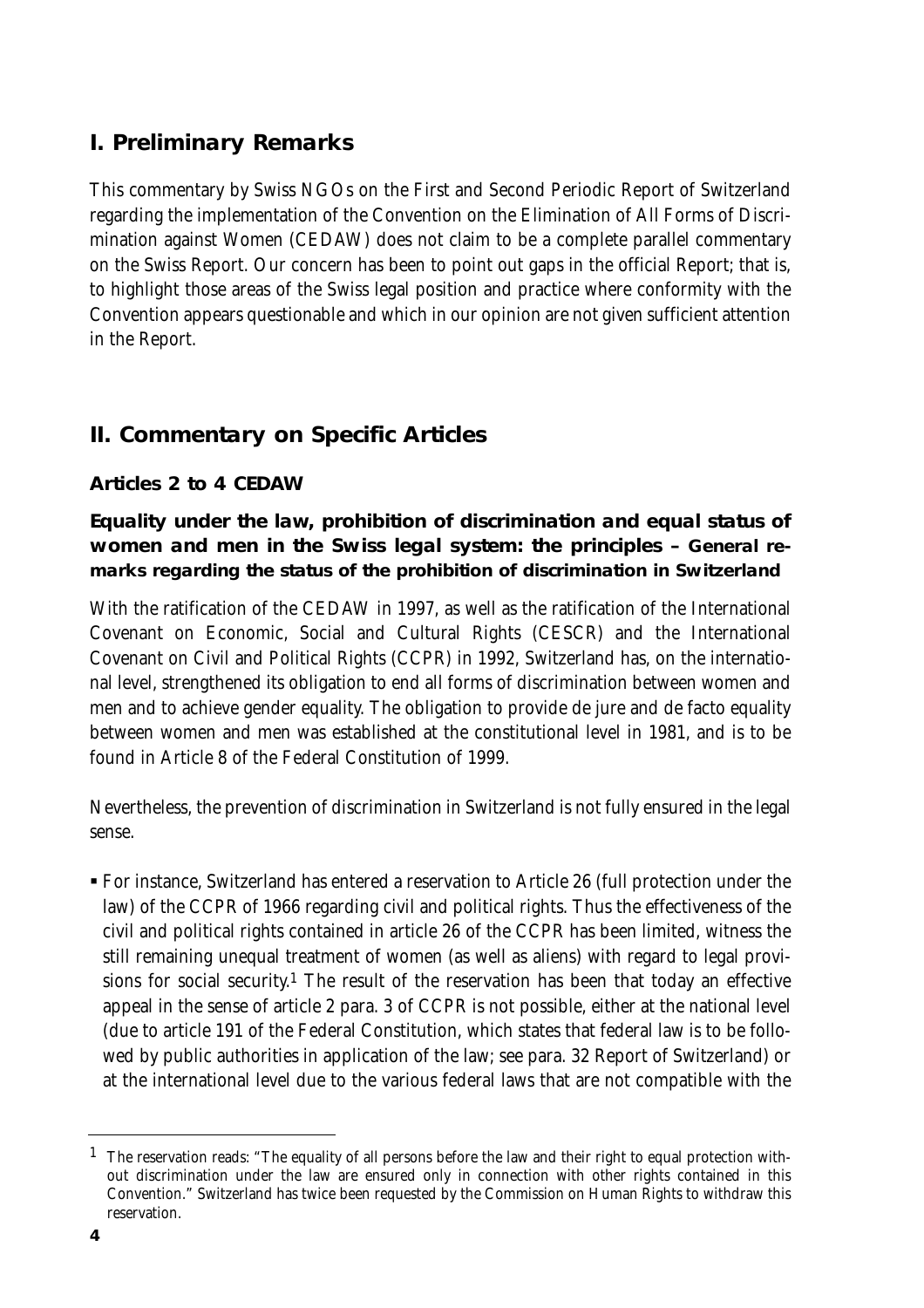Convention. To this day, there has been no discussion concerning the compatibility of this reservation with the recognition in principle of the prevention of discrimination through the ratification of the CEDAW. The Federal Tribunal and the federal authorities take the standpoint that the women's convention contains fundamental – but not juridical – guarantees (see para. 33 Country Report of Switzerland).

- Switzerland has neither ratified nor signed Protocol 12 of the European Convention on Human Rights (ECHR) of November 4, 2000, which would also guarantee a comprehensive and independent prohibition of discrimination.
- Switzerland recognizes the possibility of lodging complaints at the international level only very reservedly; neither the Optional CEDAW Protocol of October 6, 1999 nor the Optional Protocol of the CCPR have been accepted. Recognition of the procedure according to Article 14 of the Convention on the Elimination of All Forms of Racial Discrimination (CERD) is presently under discussion in Swiss decision-making bodies. This however, met with skepticism in the first round of negotiations within the Commission of the Council of States. In November 2002 the Commission adopted it since "the recommendations of the CERD do not have a legally binding character." With the exception of individual complaints submitted to the Committee against Torture, women in Switzerland (as well as men) can turn only to the European Court of Human Rights, and there can only challenge discriminatory decisions which fall under the rights guaranteed by the European Convention on Human Rights and its Additional Protocols (insofar as they have been ratified by Switzerland). Switzerland has, for example, not ratified the Additional Protocol of the ECHR of March 20, 19522 that guarantees a.o. the right to education and to the provision of free and secret voting, both of which can be significant in the light of genderequality considerations.

To the present day, the Federal Council does not see its way clear to full recognition of the prohibition of discrimination. It has rejected a policy of advancement towards the signing and ratification of the Optional Protocols of 1999 to the CEDAW as well as the Additional Protocol No. 12 of the ECHR on the grounds that the implications of the prevention of discrimination are not foreseeable. This policy is all the more regrettable since the Federal Council has repeatedly emphasized that the strengthening of the protection of the human rights of the individual is one of the central demands of its international human rights policy, which as a rule it seeks to support at international as well as at regional levels.

#### **Federal structure as a detriment to equality**

A further basic problem regarding the application and achievement of obligations resulting from the ratification of the CEDAW is to be found in the federal structure of Switzerland. Many areas (fiscal policy, welfare, education, public health, family and child protection, police monitoring of aliens, civil and criminal law<sup>3</sup> etc.) are within the competence of the can-

<sup>2</sup> Signed by Switzerland on 5–19–1976.

<sup>3</sup> Here efforts are being made for standardization on a federal level.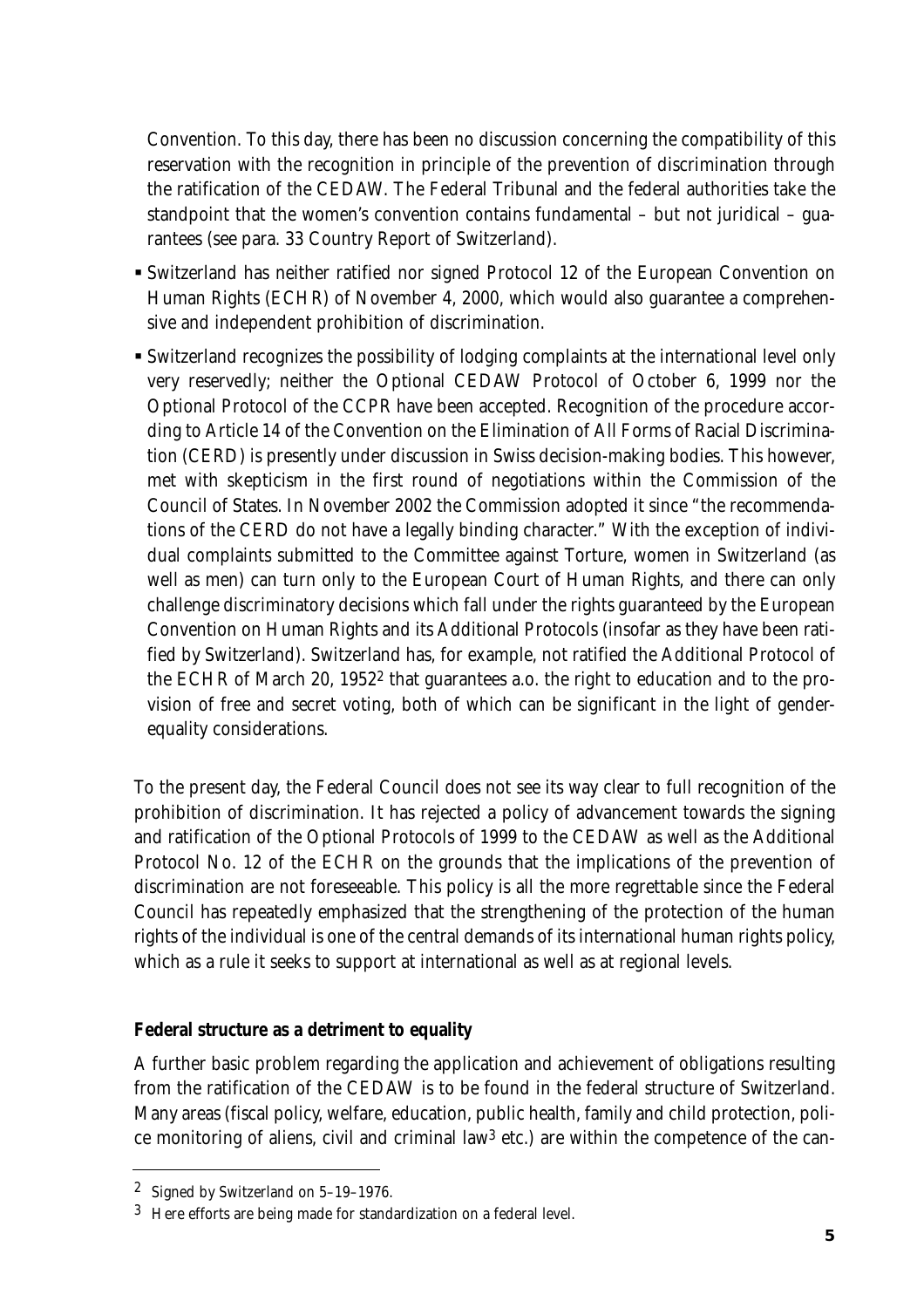tons, sometimes even the municipalities. Human rights obligations are – if at all – interpreted very differently and there can be significant variations in the implementation of legal provisions among the individual cantons and municipalities. It is difficult to judge whether the cantons and municipalities have actually taken the implementation of the Convention in hand systematically and efficiently. The illustrative examples from various cantons and/or municipalities listed in the Country Report of Switzerland are not adequate to give a definitive picture of actions taken or to be taken by those entities in order to achieve conformity with the Convention.

The Human Rights Association of Switzerland (MERS), the NGO-Coordination Post Beijing, as well as numerous other human rights organizations have, for many years, advocated a Federal Human Rights Commission as well as a national Ombudsperson – two institutions that, among other things, could monitor the conversion to legal equality and the upholding of human rights within a federal state. A discussion concerning a Human Rights Commission is underway; the idea of an Ombudsperson has been opposed mainly by the federal government for over thirty years.

#### **Inadequate awareness of discrimination on the part of the Swiss authorities**

Article 8 paragraphs 2 and 3 of the Federal Constitution commits Switzerland to abstain from all forms of discriminatory behavior and concurrently to take positive actions for the achievement of gender equality. For the time being, however, Switzerland sees itself as committed to a relatively restrictive model of equality. That is to say, the commitment to equality is limited to a broadly defined prohibition of discrimination, which, especially in the administration of justice by the Federal Tribunal, has in the final analysis been comparable to unequal treatment. It has led to a certain formal equality between women and men with the result that men, especially, have used the prohibition to their advantage. The actual purpose of the prohibition, to protect disadvantaged groups of society from being degraded de jure and de facto and to provide positive measures for equal treatment, was – as is mentioned in the Swiss Country Report, para. 5 – only recognized and made explicit in a recent decision of the Federal Tribunal.4

Furthermore, the inadequate awareness of discrimination on the part of federal authorities is demonstrated by the current debate of the Law regarding Handicapped Persons, particularly the provision that a complaint made by a handicapped person may be refused on the grounds of excessive costs.

The equality provision of the Federal Constitution has thus far mainly had the effect of changing legal inequalities and furthering de jure equality between women and men. However, regulations in the social security legislation and the law governing marriage still provide evidence of gender discrimination. Both on paper and in practice legal provisions are still governed by an out-dated familymodel, in which the man is the principal "breadwinner".5

<sup>4</sup> BGE 126 II 377, E.6.

<sup>5</sup> see f.eg. Katerina Baumann/Margareta Lauterburg"Knappes Geld – ungleich verteilt. Gleichstellungsdefizite in der Invalidenversicherung" (Limited Funds, Unevenly Allocated. Limits on Equality in Disability Insurance), Basel/Geneva/Munich 2001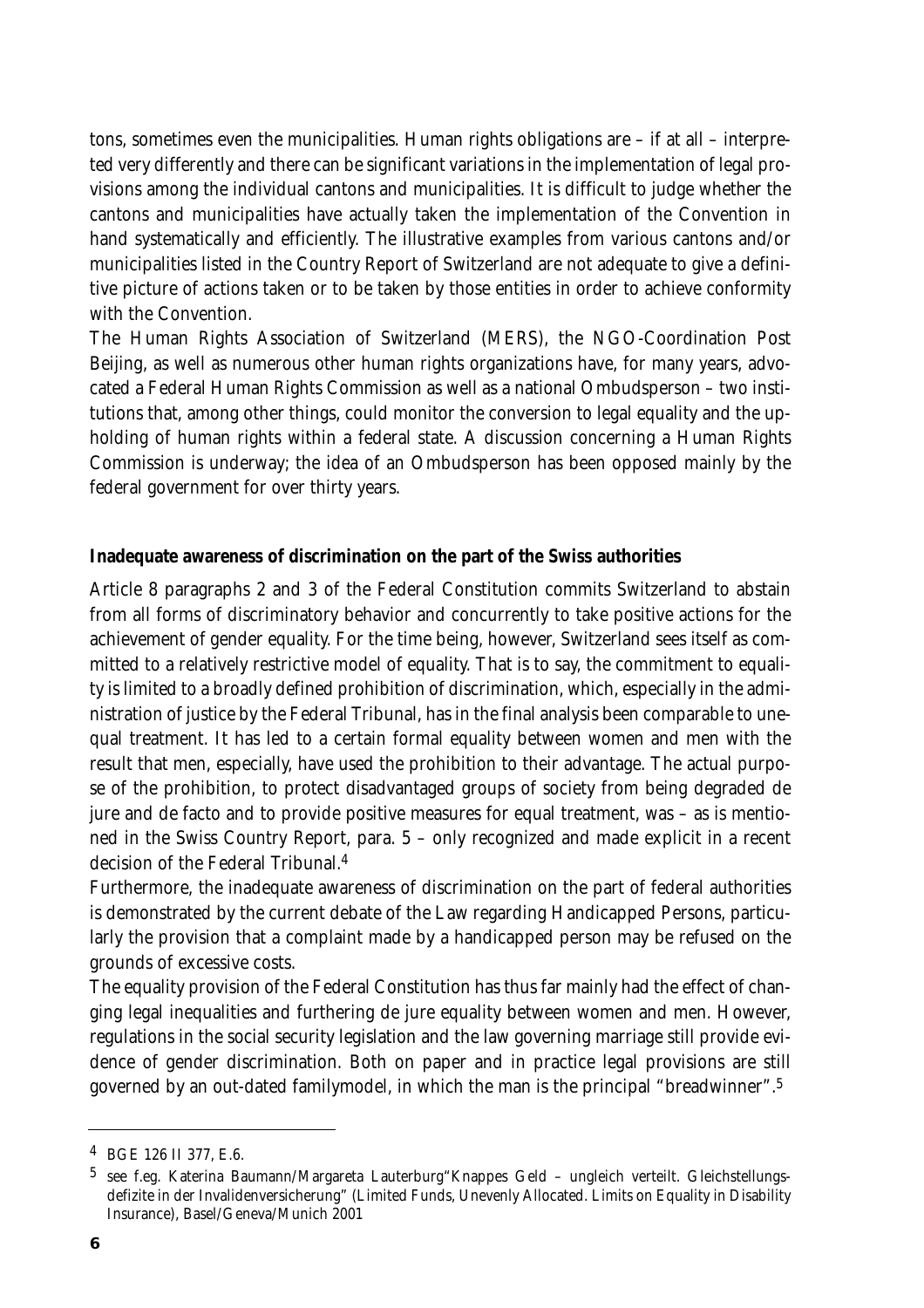Equality before the law has resulted for women in the loss of certain privileges (e.g. earlier retirement), without any essential improvements of their position, for instance, on the job market (see under Article 11 CEDAW). The fact that women continue to be disadvantaged in almost all areas of society is still either not realized or else continues to be accepted as "natural". Indirect discrimination is nowadays hardly discussed. Here there is a lack of consciousness-raising, especially in the legislatures, and of a systematic examination of the gender specific results of new legal provisions, as illustrated by the examples cited below under Articles 5 and 11 (especially regarding the social security and tax laws).

At least at the federal level it has been possible through the Swiss Action Plan, "Follow-up to the Fourth World Conference on Women held in Beijing" (mentioned in para. 52 of the Country Report), to develop an instrument for improving the situation of women. We regret, however, that the Plan of Action can only make recommendations and does not envisage binding objectives. Working towards the equality of women and men has remained essentially the responsibility of the Offices for Equality, many of which struggle against downsizing or outright elimination.6 A November 2002 report of the Federal Council on the Implementation of the Action Plan confirms that the difficulties of implementation are caused especially by the lack of finances and personnel. This is particularly true where new measures calling for increased spending are concerned. In its summary, the report states, rather soberly, that "the Action Plan – despite many efforts on behalf of equality – is seldom used as a working instrument. Measures are generally undertaken without direct reference to the Action Plan. Official offices and departments fail to develop implementation strategies regarding the Action Plan. Therefore the Action Plan has not served as a means of consciousness-raising for those who are not especially well versed in matters relative to equality."7

It would be most welcome if Switzerland were to commit itself to a binding policy of equality between women and men. In order that gender equality may become the requirement in all policy areas, including those traditionally considered as "gender neutral" (e.g. State budgetary questions, military questions), we consider it essential that binding gender mainstreaming instruments be anchored throughout Swiss government policy.

 $6\,$  A current example of the limited recognition of the significance of the Office of Equality is given by the Burn Motion, which called for the closing of the specialized office in Bern. An in-depth description of the results of limited means for the implementation of the Action Plan is to be found in the Evaluation Report of the Federal government, EBG entitled "Bericht über die Umsetzung des Aktionsplans der Schweiz 'Gleichstellung von Frau und Mann'" (Report on Implementation of the Swiss Action Plan 'Equality of Women and Men.'), Bern 2002

<sup>7</sup> Ibid, 2002, p. 3,4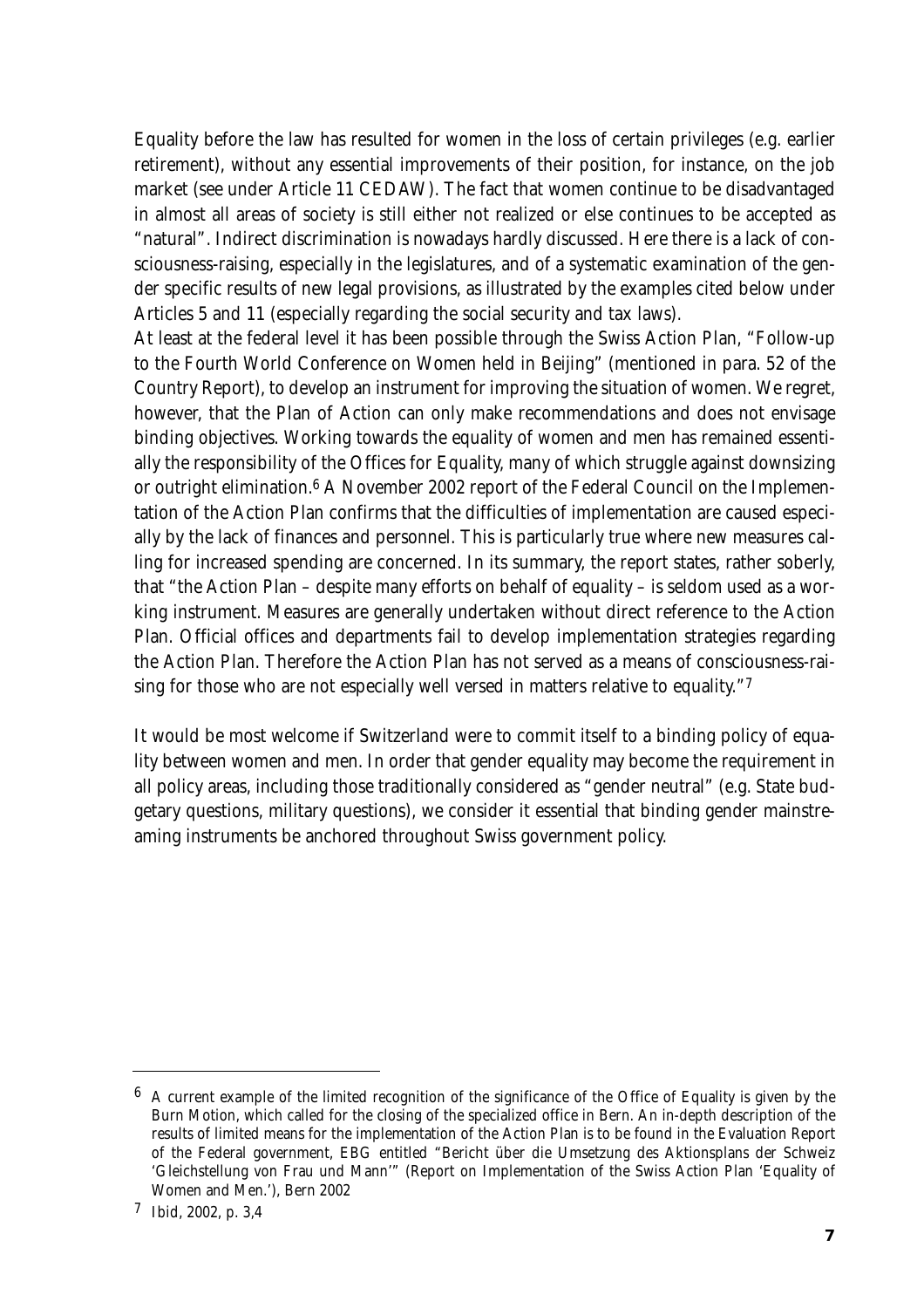# **Temporary special measures (Article 4 CEDAW)**

Various special measures for the advancement of women, especially in the area of education, were adopted at the Federal level in the past few years (see Article 10). The Country Report, in para. 84, however, gives an overly optimistic picture of women's participation, later corrected in para. 187 and the following pages, especially para. 192 (Articles 7 and 8 CEDAW). Suggested special measures have been regularly turned down as not being compatible with the equality provision of Article 8 of the Federal Constitution. Although quotas have a long tradition in Switzerland, especially for guaranteeing adequate representation of the various language groups in the legislative, executive and judicial branches of government, quotas for women are generally met with refusal. The Country Report fails to clarify in how far the cantons and municipalities are effectively using quotas and other positive special measures for the advancement of women (particularly for the advancement of especially vulnerable groups of women, e.g. foreign women, handicapped women or single women and mothers). In our opinion, a good deal more should be done (see also commentary on Article 7 and 8 CEDAW).

# **Prevention of discrimination against women in special circumstances (paras 85 pp; see also paras 570 pp, esp. paras 579 pp. Country Report).**

Given the fact that a third of the population of Switzerland consists of women immigrants and the descendants of immigrants – one quarter to be counted among the second and third generation $8 -$  we would have hoped for having more consideration given to the situation of foreign women and girls. The laws concerning foreigners, as will be outlined briefly below, contain various dangers of discriminatory treatment affecting women especially.

Until recently, Swiss immigrant policy was based on a single Law on Aliens and the so-called "three circles model" (Drei-Kreise-Modell). Inherent in this concept was a graduated discrimination and disparagement of non-Swiss persons according to geographic bakkground. European Union (EU) citizens were disadvantaged vis à vis Swiss citizens, but they ranked higher than citizens of non-EU countries. This immigration policy has been changed with the ratification of a EU convention on the free passage of persons in June 2002. The "three circles model" has been dropped in favor of a binary system – two legal codes for aliens exist side by side:

- 1. EU rights are based on a wide-ranging principle of equality between EU-citizens and Swiss citizens.
- 2. The Law on Aliens for non-EU citizens is based on a clear 2-class system in which patriarchal structures come into play.

<sup>8</sup> Federal Office for Statistics, SAKE-News, Nr. 10/2002 (September 2002)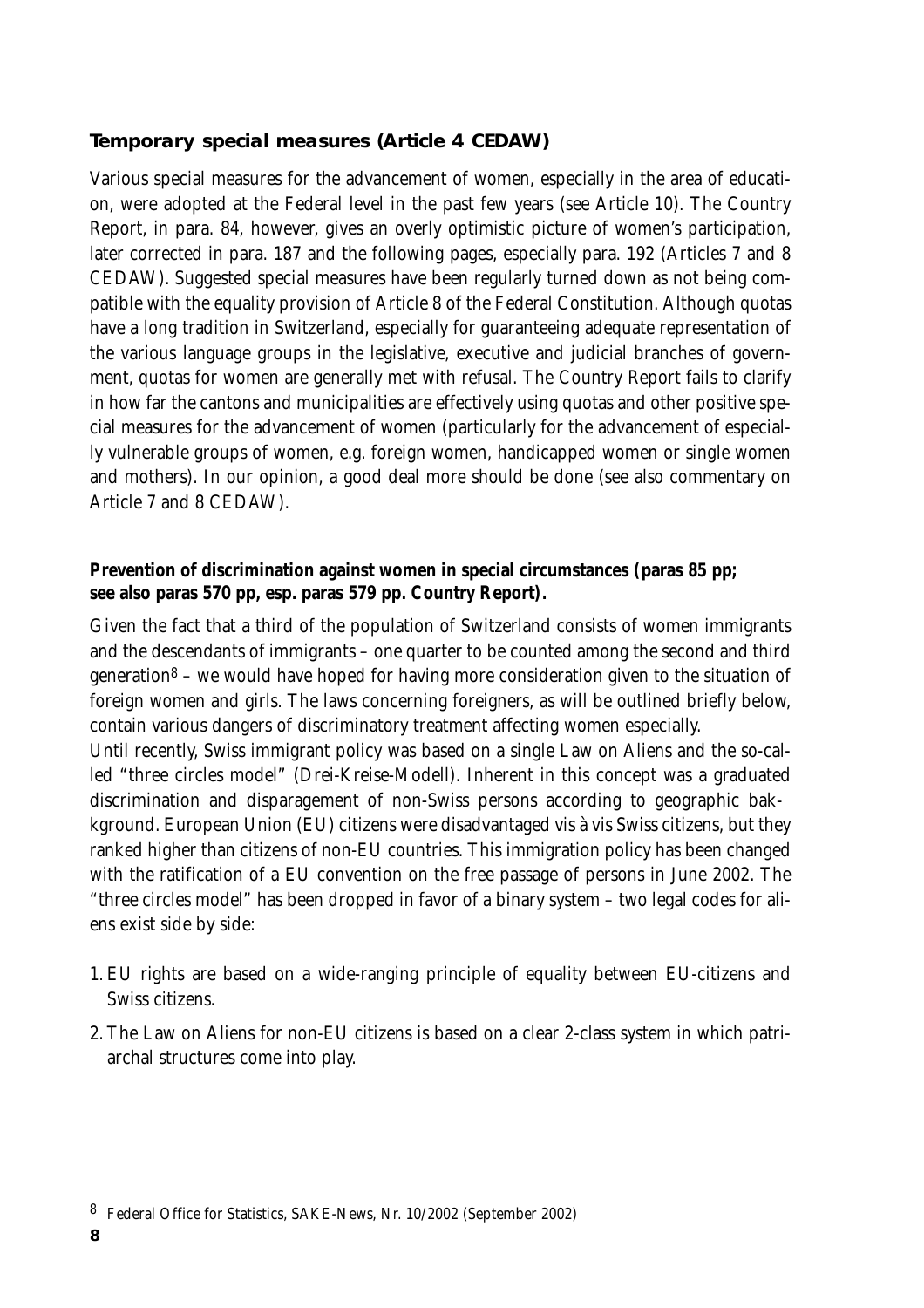Non-EU citizens constitute one-third of the foreign population. They are a discriminated minority, some living in particularly disadvantageous conditions due to low incomes. The law currently under revision with regard to non-EU citizens (AuG) will ease immigration policies for highly-qualified workers such as executive personnel and technicians, but will at the same time massively raise the hurdles for other would-be immigrants. Prolongation of residence permits, geographical mobility and residence rights for family members are dependent on salary scales. Only the well-paid have rights. Non-EU citizens holding short-term permits must leave Switzerland after two years for at least a year's interval.

For women, these new entry criteria constitute an indirect discrimination. The one-year interval required by holders of short-term permits, as well as the career conditions mentioned above, discriminate especially against women with children. Non-EU women allowed to enter Switzerland legally will mainly be women without children and the wives of highly qualified male workers. Numerous female immigrants from non-EU States will remain in the country illegally when their short-term permits expire, greatly increasing the risk of exploitation and sexual abuse (see Article 6).

Immigrant women from non-EU States without long-term residence permits have to abide by strict limitations in order not to lose their permit. They are strait-jacketed, their existence is tightly bound to one, unchangeable objective. An "individual right of residence" for alien wives, long advocated by women's and immigrant's organizations, as mentioned in para. 580, was not included in the draft of the new Law on Aliens (AuG). The current discussion pertains only to the possibility of waiving the denial or the non-prolongation of the residence permit in hardship cases. Whether a hardship obtains, however, is decided by the cantonal authorities.

Immigrant women as well as Swiss women married to aliens from non-EU States are forced to adhere to traditional life styles and roles. Residence permits are extended only for married couples living in a joint household, only for marriages concluded in civil ceremonies and only for heterosexual partnerships. The draft of the new Law on Aliens (AuG) contains even tighter restrictions concerning marriages of convenience in that an alien wife, regardless of whether she is married to a Swiss or to a foreigner, must live with him for at least five years even under the most adverse conditions. If she fails to do so, she must convince the police that she has solid reasons and that the marriage continues. This obliges immigrant wives to allow the public authorities at any time to check on their private lives. This is especially crass with regard to marriage: in future civil authorities will be considered competent to "…refuse to perform a marriage when it has been determined that one of the parties clearly does not wish to live as a couple,…" (Message of 3–8–2002, p. 47 relative to the AuG). New also in the AuG draft is that whoever enters into or arranges a sham marriage is subject to imprisonment or a fine of up to CHF 20,000.–. The AuG draft is characterized by systematic mistrust against both female and male immigrants from non-EU countries, especially where their private lives are concerned. The State intends to build up its investigations in this area. In the area of commercial sex, on the other hand, the government does not wish to forego the presence of women from non-EU countries. The Swiss Special Regulation for Nightclub Entertainers – in our opinion a massive and embarrassing example of discrimination against women (see para. 572, Country Report) – is to be maintained in the new Law on Aliens. This despite the fact that some women in the Parliament, immigrant organizations and other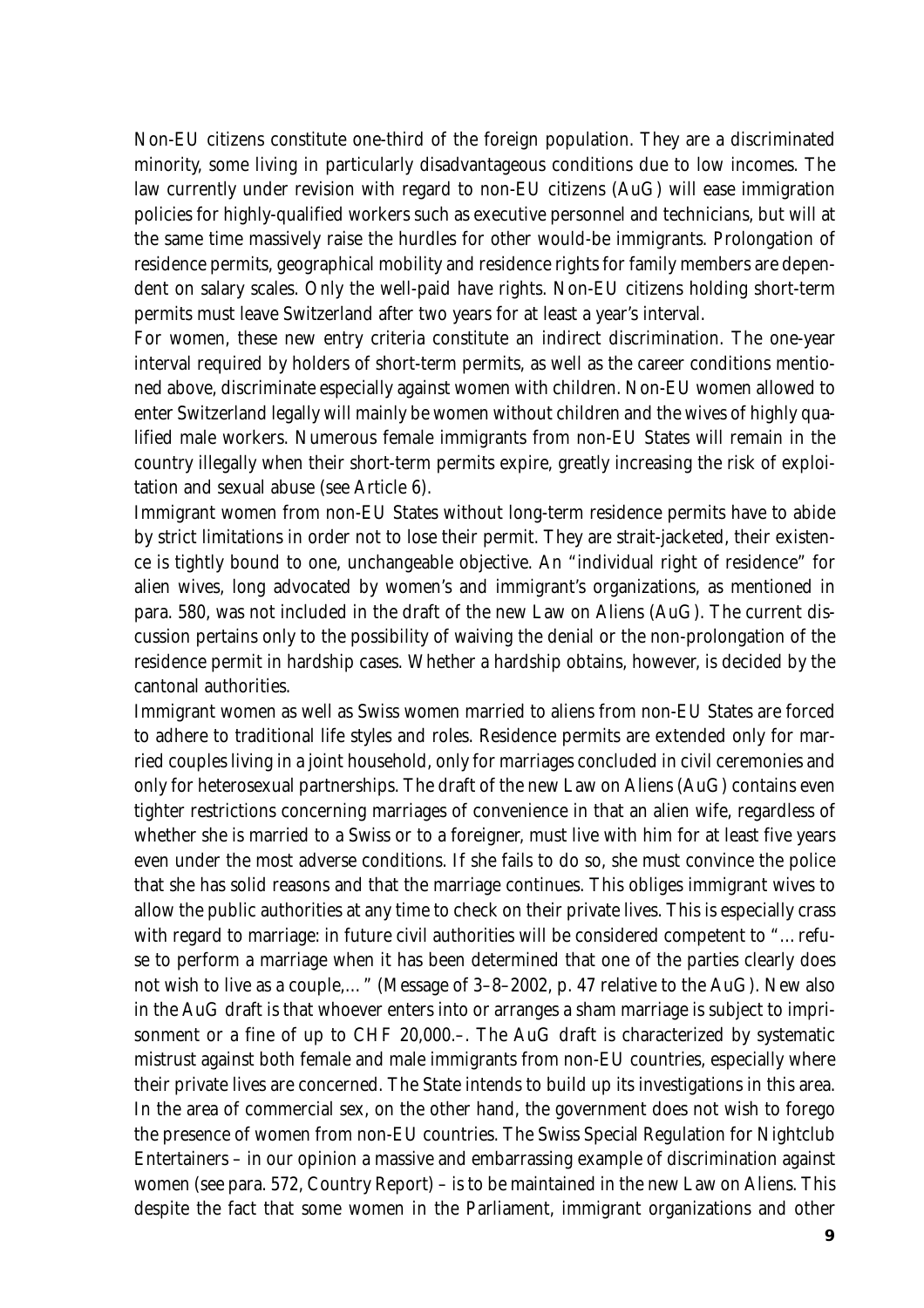NGOs have lobbied for putting night-club entertainers on an equal footing with other foreign workers. The government is afraid of women entering Switzerland to work as nightclub entertainers in order to later find other employment.<sup>9</sup> Nightclub and cabaret entertainers are, however, prohibited from accepting other types of employment. The Federal Council thus merely recommends intensified supervision, improved advisory services and – under the heading of "exceptions to licensing regulations" (hardship case approval) – the provision of un-specified protection in cases of exploitation of persons working in vulnerable professions. The Special Regulation for Nightclub Entertainers frequently leads to residence irregularities and situations infringing on human rights (see also the commentary in this report regarding paras 148–151.)

## **The Struggle against Violence against Women (paras 87 pp. Country Report)**

The Offices for Equality in the cantons and municipalities as well as the Federal Office for Equality have made considerable efforts in the last years with regard to consciousness-raising concerning the problems of violence against women and have seen to it that the theme of violence, especially violence in the immediate community, is kept on the agenda.

## **Violence against women in marriage and in partner-relationships**

Many recent studies made in the framework of a National Research Program provide the following evidence<sup>10</sup>: Couple relationships in Switzerland are often far from being a place of trust, love and security; violence is often inherent in the daily life of a couple; women face a considerably higher risk of becoming the victim of violence inside an intimate relationship than outside; society and the State are largely silent on the issue of violence against women in the private sphere. Authorities seldom intervene to protect women who have been subjected to violence. Police intervention as a rule concentrates on immediate measures to limit injury. Measures to bring the offender to justice are seldom taken. Three out of four cases concerning domestic violence are dismissed. The lack of effective sanctions against offenders frequently furthers recidivism and the notion of household violence as a minor affair.

#### **Violence against foreign women**

Here we also see gaps, especially in connection with the protection of foreign women against violence and exploitation. The above-mentioned legal regulations concerning foreigners discriminate against foreign women indirectly, as these are forced to remain with their husband even in a situation fraught with violence; otherwise they risk being expelled from Switzerland. The residence category "living with spouse" constitutes a built-in dependence of the foreign husband and or wife with his or her partner (further to this, see commentary under Article 6).

<sup>9</sup> Message of the Federal Council regarding the AuG, 3–8–2002

<sup>10</sup> NFP 40, Bulletin 6, "Gewalt im Alltag und organisierte Kriminalität" (Violence in Daily Life and Organized Crime)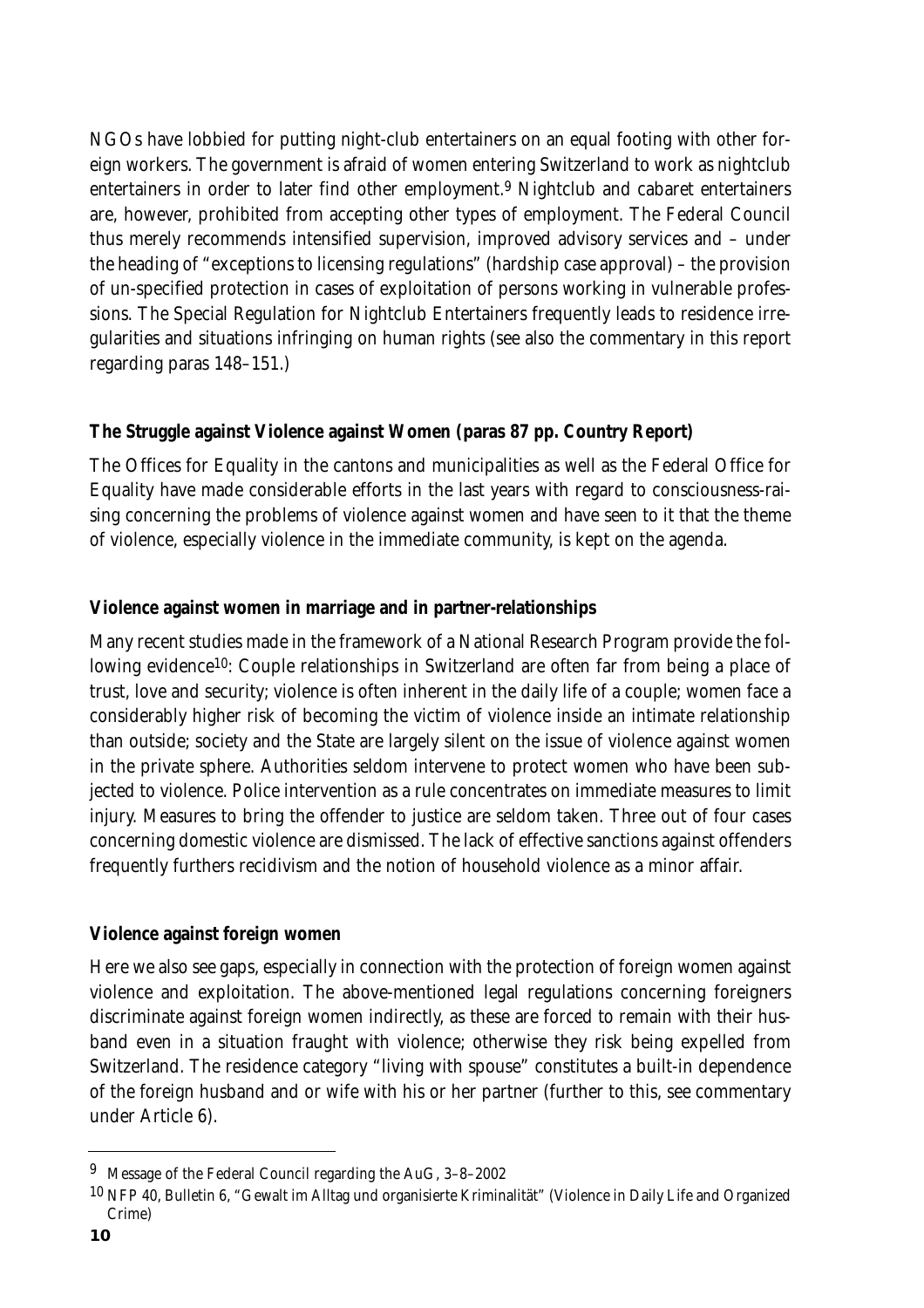#### **Violence against women as a right to asylum (paras 96–100, para. 582 Country Report)**

During the last total revision of theAsylum Law, effective since October 1999, the recognition that women had specific reasons for fleeing was a contentious issue. A broad spectrum of women's organizations actively supported the concept that gender-based persecution be accepted as ground for the right to asylum. Conservative parliamentarians and the Federal Justice and Police Department (EJPD) were opposed to this provision. The Federal Council was also totally opposed to the acceptance of the gender factor as a motive for persecution and as a refugee definition in Article 3. The matter was eventually resolved as follows: in the article defining a refugee (Art. 3), reasons for taking refuge specific to women are mentioned only in para. 2, where the types of persecution are indicated ("Reasons for flight specific to women are to be taken into consideration"), not, however, in para. 1, where the motives for persecution are defined. This compromise solution is contradictory, given that reasons for fleeing are related to the motive as well as the method of persecution.

The then Chairman of the EJPD, Federal Councillor A. Koller, pointed out that the above judicial formulation would hardly change anything in practice for refugee women. This, however, had not been the intention of the women who had advocated the changes. In practice, despite the legal embodiment of their specific reasons for flight, the definition of the right of asylum where women are concerned remains highly unsatisfactory.

- Officials dealing with refugees tend to characterize violence, including sexual assaults endured by refugee women as occurrences that are part of a woman's life and that women simply have to put up with them.
- The Federal Office for Refugees argues that women who flee from a threat of violence made by a "private third party" (for instance, threats on their lives made by a husband), may have acceptable grounds for flight but these are within the context of a personal relationship, and are a daily experience of innumerable women throughout the world. The Office persists in viewing "household violence" as private, without relevance for the granting of the right of asylum. Possibilities for protection are hardly considered.
- The Federal Office for Refugees is aware that a traumatized individual generally tries to avoid everything reminding her or him directly or indirectly of the traumatizing experience. However, in practice this is frequently ignored. It often happens that women who have been subjected to rape do not succeed in breaking through this suppression mechanism for some time. Delayed accounts of experienced violence are then disqualified as implausible.
- Medical reports and certificates are often the only pieces of evidence that refugee women who have been raped can produce. But the assessments contained in medical reports on cases of torture and rape are often rejected as unimportant by asylum-granting authorities, even when physical and psychological signs of such experiences would lead to the same conclusions. The Federal Office for Refugees has thus far refused to consult with competent and critical medical examiners in connection with such medical reports.
- **Despite the directives of Asyl 22.1.AH 7, the Federal Office for Refugees has in most cases** refused to make use of competent women in interviews where indications of gender-specific violence are evident. Reports from women refugees who have experienced sexual vio-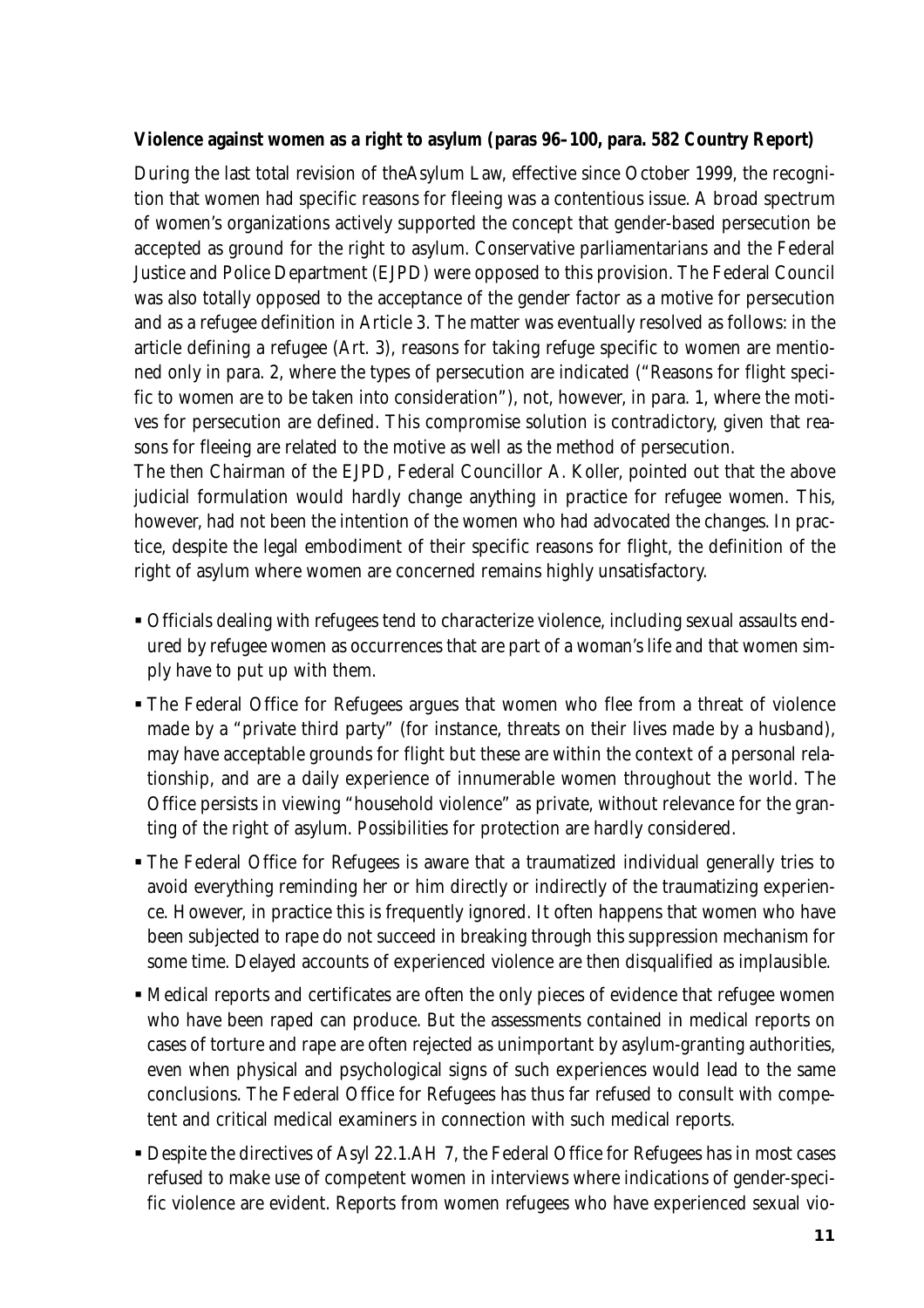lence often contain inconsistencies that, read without taking into consideration psychological knowledge regarding post-traumatic stress, are frequently interpreted as implausible. Especially due to the acceleration of the asylum process and the interviews leading to refusals, insufficient attention is paid to gender-specific reasons for asylum as they pertain to women.

#### **Recommendations**

- **-** Ratification of the Optional Protocol of the Convention on the Elimination of All Forms of of Discrimination against Women
- Withdrawal of the reservation to Article 26 of the International Convention on Civil and Political Rights
- **-** Ratification of the Additional Protocol of the European Convention on Human Rights
- Temporary special measures are to be taken at the cantonal and municipal levels to bring about de facto equality between women and men. Gender-mainstreaming should be widely used as a strategy towards this aim.
- The current revision of the Law on Aliens must emphasize much more the discriminatory effects of certain regulations on women and girls. Women from non-EU States especially need to be assured of guaranteed prohibition of discrimination.
- Women- or gender-specific reasons for seeking asylum need to be recognized in a manner so as to be enforceable in casework decisions.

# **Article 5 CEDAW: Avoidance and Modification of Role Stereotypes**

Stereotyped thinking about women and men runs all through the Swiss legal system. Juridical foundations mirror and fortify current attitudes towards gender-roles that daily confront women and men. Three examples will illustrate this: the taxation system, encouraging the single-income family; the judicial practice in divorce, which ignores de facto inequality, and the image of women in the Swiss media.

# **The tax systems as a role strengthening factor (para. 128 Country Report)**

The present Swiss tax system has a role-strengthening effect. The principle of taxing families generally results in single-income couples being favored over couples with two incomes. This, in practice, encourages the maintenance of the classic single-earner marriage. The Federal Parliament is currently discussing a revision of the federal tax structure.<sup>11</sup> What seems to be emerging is that – instead of the recommended taxation on an individual basis – married couples will continue to be taxed together, even though there has been repeated

<sup>11</sup> Federal Law of December 14, 1990 concerning the direct Federal Tax, SR 642.11, AS 1991 1184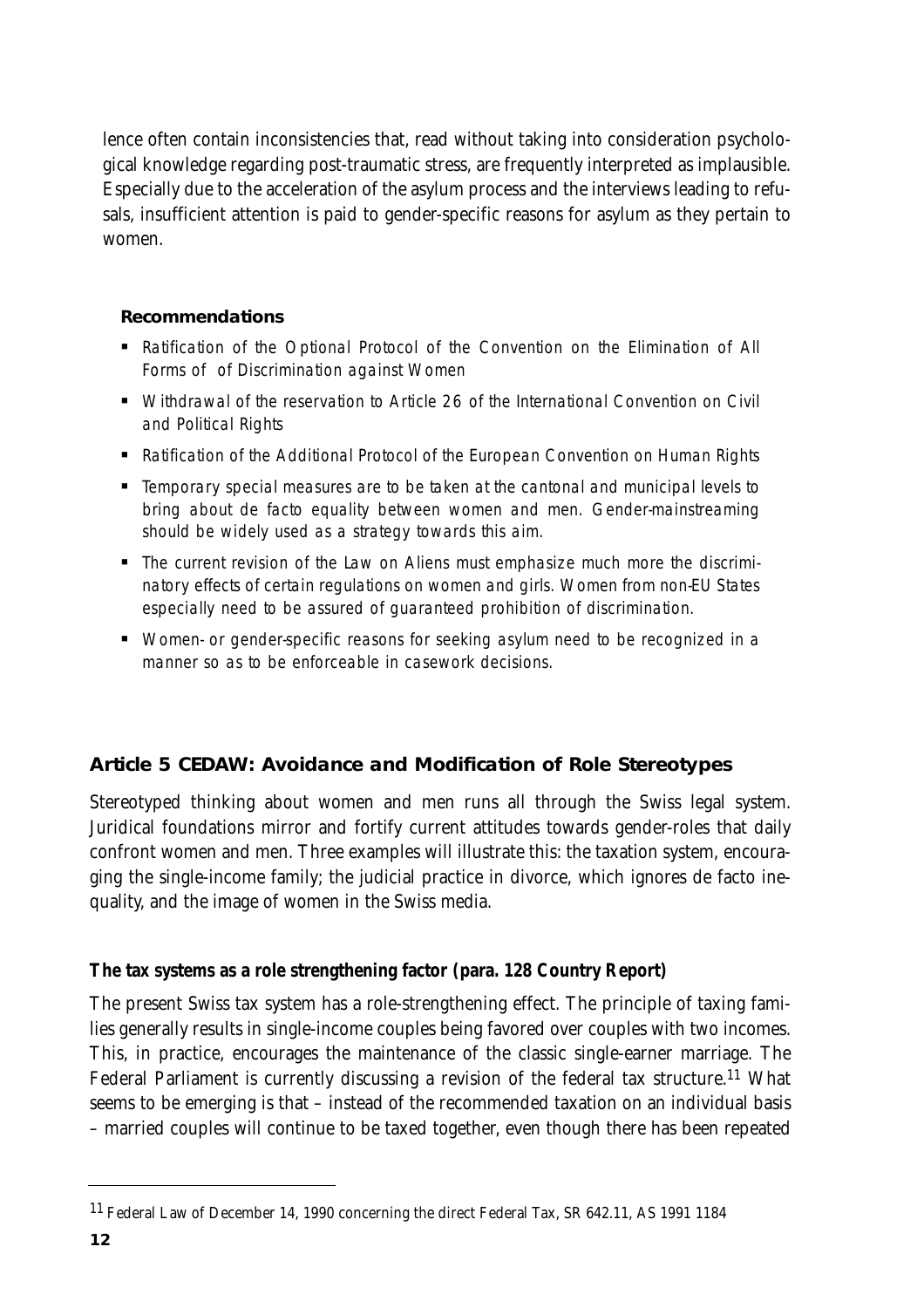criticism concerning the role-strengthening factor of such a development.12 In addition, deductions for child-care costs are as a rule acceptable. Considering current consultations, we must assume that in this area Switzerland is not taking seriously its commitment to avoid stereotyping of roles.

#### **Marriage law (para. 129 Country Report)**

De facto equality in the area of the family has hardly been realized (comp. para. 334). As a result, divorced women are sometimes confronted with a higher risk of poverty. When the divorce court does not take account of the de facto inequality, but instead relies on the pro forma equality between men and women as postulated in the Marriage Law, the woman is expected to contribute to her own livelihood as well as to the expenses of the children. In view of her discrimination on the job market (lack of child care facilities, low salaries, etc.), she can hardly meet this expectation (comp. commentary to Article 16). Thus single mothers belong to those members of society most touched by poverty. Single fathers as a rule are in a financially better position.13

#### **The media (para. 133 Country Report)**

The woman's image in the media has hardly improved. On the contrary: in the last years it has returned to the old model of victimization and downplaying of women, as well as returning to the stereotyped attitudes of their place in home and family. According to a study women appear in the media four times less frequently than men; also, they appear more often in photos than in texts.14 Unfortunately, no effective measures against pornography and violence against women in the media have found their way into proposal for a new Radio and Television Law. The Commission on Integrity in Advertising is more than ever a toothless club with little resonance, possibly a result of its legal mandate.

Women are under-represented in the journalistic profession, especially at the leadership level. At the educational level, male instructors dominate now as before; the gender-perspective in the initiation to the communications sciences is, with few exceptions, non-existent. According to the trade unions SSM and comedia, there is no one in the field responsible for women's and equality questions, as they were, with few exceptions, let go by the Swiss Radio and Television Corporation (SRG). We doubt that sufficient efforts are being made by the government to effect the needed improvements in the SRG, the media, among media workers and in learning centers.

<sup>12</sup> see Neue Zürcher Zeitung NZZ of 9–18–2002, pp. 13 and 17, compare also Prof. Markus Reich, "Neuordnung der Familienbesteuerung" (A New Order for Taxing Families), Jusletter, 9–17–2001

<sup>13</sup> Tom Notz, "Alleinerziehende Väter: Welche Unterstützung erhalten alleinerziehende Väter von ihrem sozialen Netzwerk?" (Single Fathers: What support can a single father expect from his social network?) Thesis, Basel 1997

<sup>14</sup> Silvie Durrer,"La presse romande est-elle sexiste? Oui!" (The Press in French-speaking Switzerland – Is it Sexist? Yes!) Bulletin of the Association suisse de linguistique appliquée, nr. 72. "Sprachliche Gleichbehandlung in der Schweiz: Bilanz und Perspektiven" (Equality in language in Switzerland: Balance and Perspectives), Autumn 2000, pp. 107–123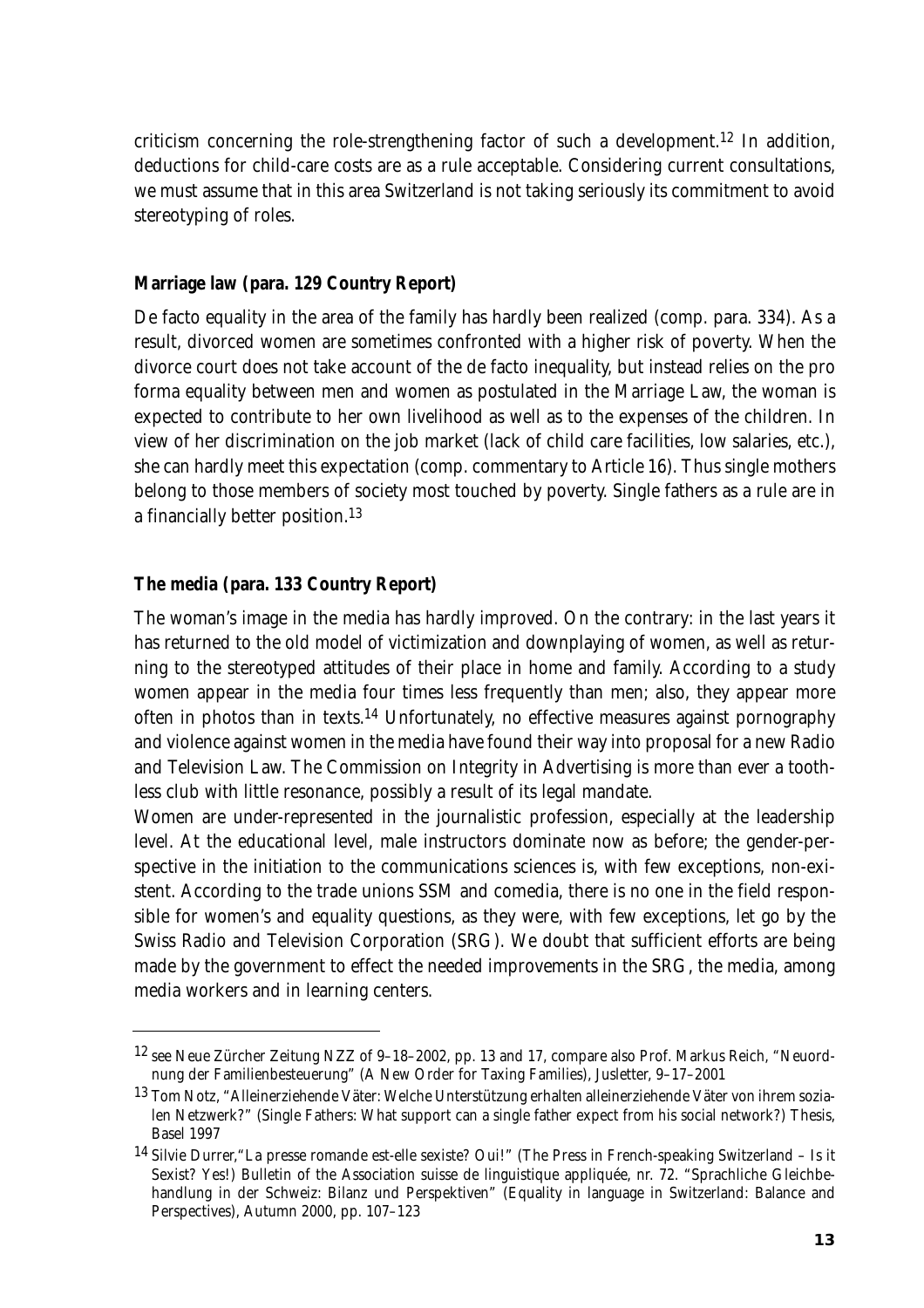#### **Recommendations**

- In the Federal Tax Revision, give preference to individual over joint taxation
- In divorce cases, the de facto disadvantages of women in the job market must be taken into account.
- $\blacksquare$  In order to overcome stereotyped gender-roles in the media, women should be given increased opportunities in this field and in training for media work, especially at the executive level.

# **Article 6 CEDAW: Elimination of Traffic in Women and the Exploitation of Prostitution of Women**

Switzerland has no effective protection against traffic in women. Therefore one of the most abominable human rights abuses largely occurs with impunity. The creation of a pertinent legal basis is only in the beginning stages. The police and penal authorities, therefore, use considerable discretion in their assessment as they deal with the women concerned. Restraints are called for to allow these women to obtain their rights as victims rather than being criminalized. Nightclub entertainers as well find themselves in a precarious situation regarding the right to remain in the country. The only effective way to stop their exploitation would be to put them on an equal footing with other workers as well as giving them the right to change their profession.

#### **Prostitution and traffic in women (paras 135–138 Country Report)**

Switzerland lacks a legal basis for penalizing trafficking in women, and the practices of police and penal authorities render the arrest of the traffickers more difficult. Victims of traffikking are often accused of "illegal residence" or "illegal work" and are expelled from the country instead of being given the protection and security enabling them to give evidence against those responsible for their plight and to claim their rights as victims. Where court proceedings do take place, the woman concerned is immediately sent back after the court hearing to her country of origin without either means or protection. The case may later be dismissed or result in acquittal because the main witness is no longer able to take part in the proceeding. Under these conditions, the women concerned dare not cooperate with the authorities and give evidence against traffickers, because they would put themselves at risk, as well as their families in their homelands. The repressive practice against victims makes it impossible to effectively combat the offense of trafficking in women and to bring the perpetrators to justice.

Trafficking in women is not confined to the sphere of prostitution; it also occurs in areas such as marriage, or household and maintenance work. The penal provisions now in force concerning trafficking in persons should be revised so as to mirror current realities and to penalize every form of trafficking. A step in the direction of a new definition of such traf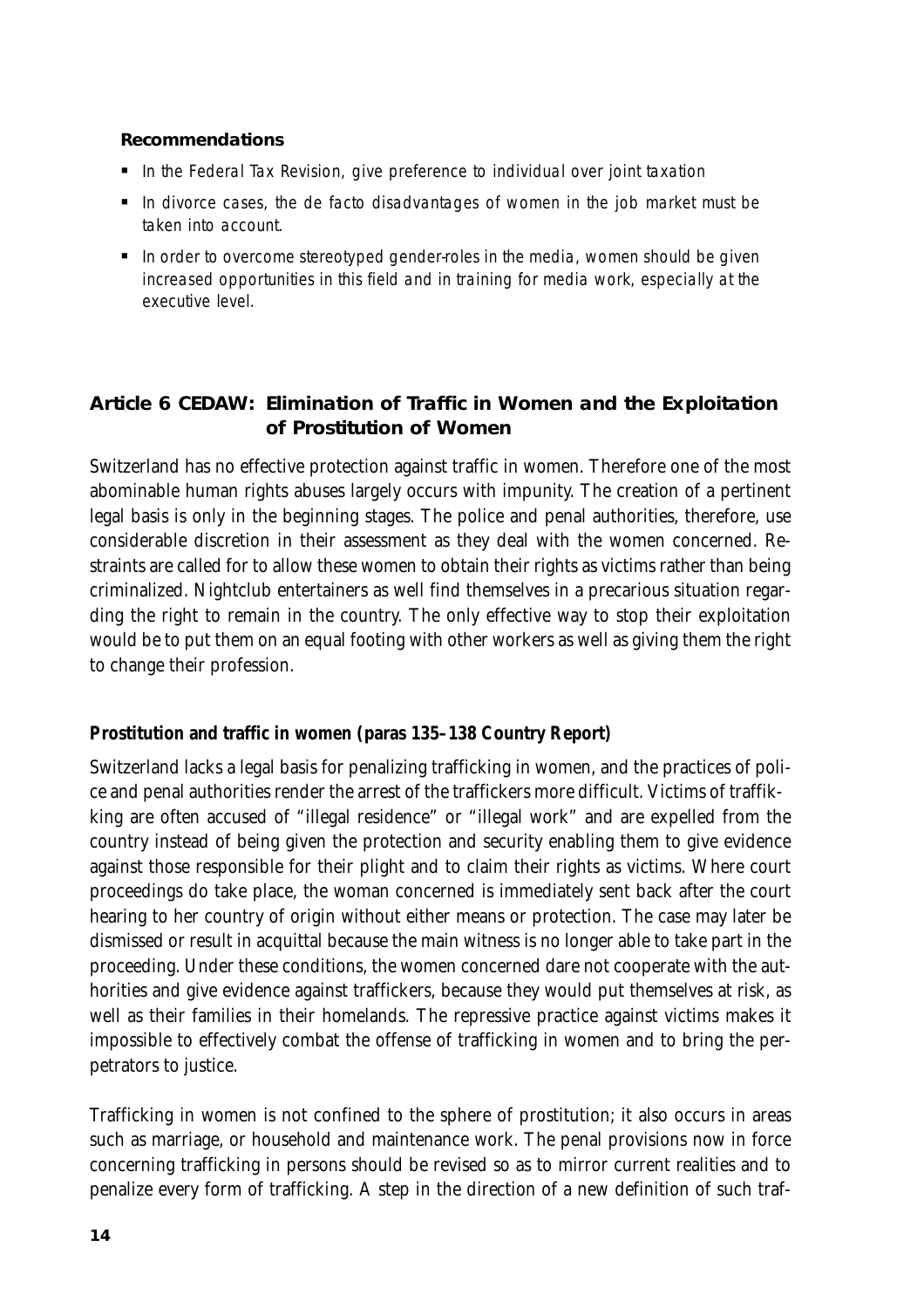ficking was already taken by Switzerland in its adherence in April 2002 to the Additional Protocol to Prevent, Suppress and Punish Trafficking in Persons, especially Women and Children, which complements the UN Convention against Transnational Organized Crime (para. 153 of the Country Report). National law must now be adapted as soon as possible to the international convention. In this connection, "milieu" criminality referred to in para. 137 must not be seen as identical to organized crime.15

Trafficking in women is closely connected with Switzerland's restrictive immigration policy allowing immigration of women from non-EU countries only for marriage or sex work. The report of the Working Group on Traffic in Persons of the Federal Justice and Police Department (autumn 2001) has also recognized this. This working group produced some sensible and important suggestions for improvement, but these have been partly or entirely rejected by the Federal Council in its Message concerning the Law on Aliens – especially with respect to residence rights. However, precarious or insufficient residence possibilities often lead to illegality and dependence, an ideal breeding ground for traffic in women.

## **Legal and police measures (paras 139–145 Country Report)**

The experience of the Women's Information Center (FIZ), nationally the main source of expertise in matters of trafficking in women in Switzerland, shows clearly that in the struggle against this offense the civil, political, economic, cultural and social rights of women as persons, workers and immigrants must be guaranteed. Measures are required which guarantee basic legal protection as well as the possibility of compensation. Here one must take into consideration:

- Residence guarantee before, during and after court procedures
- Creating conditions that enable the women concerned regardless of their status and their employment – to take legal action against dealers
- Protection against intimidation or reprisals on the part of dealers and others responsible before, during and after court procedures, possibility of protection through change of identity
- Access to health care, secure accommodation, financial support and/or possibility of access to the labor market

Present police and juridical authorities criminalize the victims. In the experience of the FIZ there has been no case in which a woman subjected to trafficking has been recognized by the police as a hardship case and who has on that basis been granted a residence permit (comp.

<sup>&</sup>lt;sup>15</sup> The term 'organized crime' results in the perpetuators being thought of as part of mafia structures. In the experience of the FIZ (Women's Information Center), women are often subjected to trafficking by single dealers. By putting trafficking in women on a par with organized crime, these loosely organized perpetuators are overlooked and therefore seldom pursued as such. This makes it more difficult for police and legal authorities to get hold of amalgamation profiteers from trafficking in women.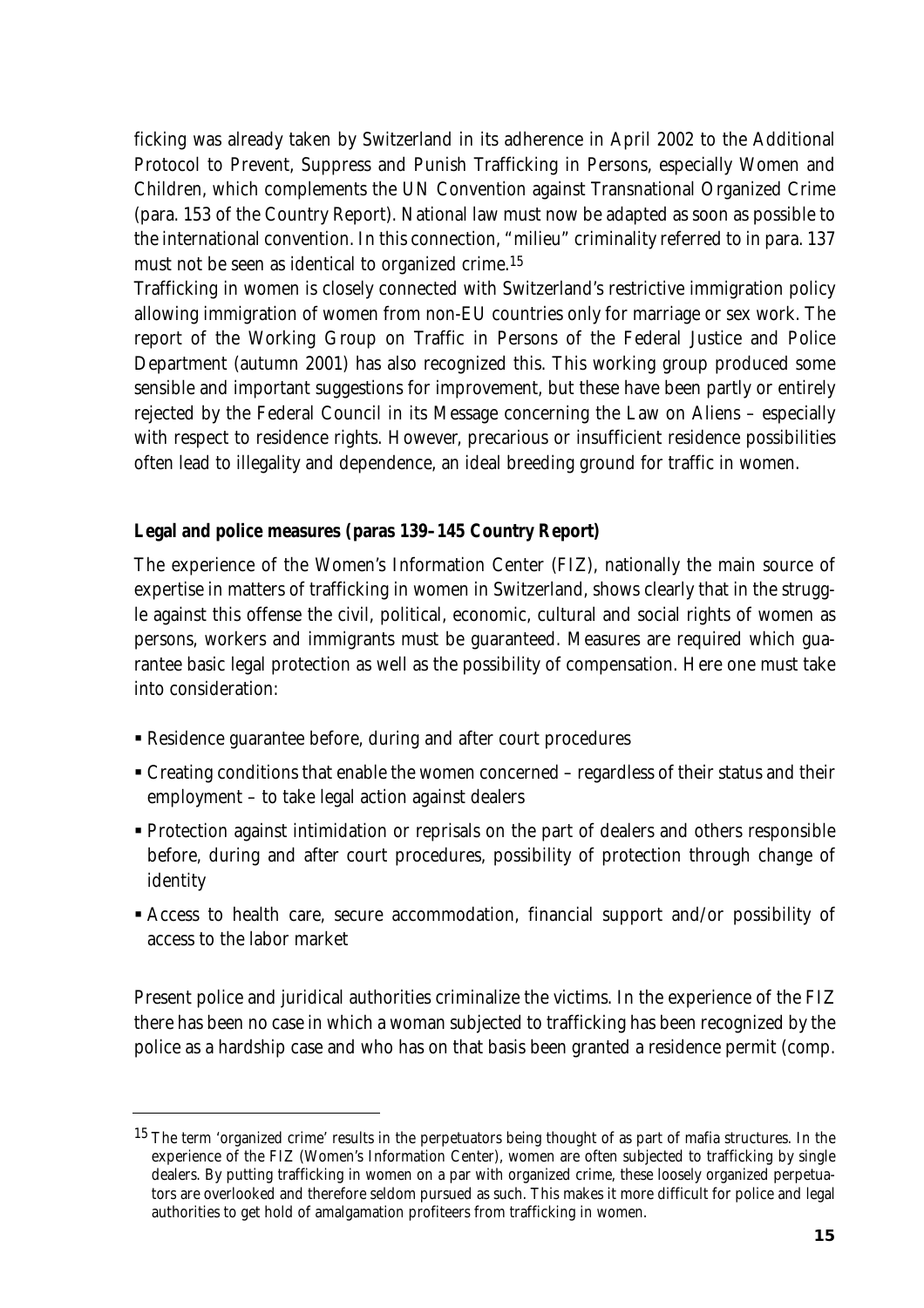para. 144 CR). Normally such women, if they have no residence permit, are at most tolerated by the authorities, without their residence being regularized.16 Measures taken against trafficking in women must respect the rights of the affected women.

#### **Protection of foreign nightclub entertainers (paras 148–151 Country Report)**

Legal regulations are, among other factors, responsible for the force and violence that characterize the working conditions of nightclub entertainers. The status of these women, who receive the residence permit "L", means that they are heavily dependent on the owners of the cabarets and nightclubs. Their employment is on a monthly basis; the police permit and place of residence are tied to their employment. The women have no right to family reunion, they are obliged to pay unemployment insurance (ALV) but have no right to compensation in case of unemployment, and their short-term residence permit is good for a maximum of eight months, with no possibility of changing to another kind of employment. Additional problematical aspects are prostitution and the stimulation of alcohol consumption among clients (comp. para. 138). NGOs and women parliamentarians have long lobbied in favor of eliminating this discrimination and of strengthening of the position of the affected women.<sup>17</sup> These endeavors for improvement of the situation have up until now not been fruitful.

Finally, it should be noted that the information provided by the Federal Office on the Equality of Women and Men (EBG) is substantial but not adequate. Information booklets should be given to women coming into Switzerland as nightclub entertainers when they pick up their entry visas at the Swiss Consulates in their country of origin (para. 150). However, when they visit the Women's Information Center (FIZ), many of these women state that they are seeing the booklet for the first time. They often come from Romania and Ukraine (end of 2001: 699 out of 1,778). They do not know enough Russian or English to understand the contents, which are available in German, French, English, Thai, Russian, Spanish and Portuguese.

 $16$  The new Law on Aliens (AuG) supposedly offers an improvement. It provides for a residence arrangement for victims of trafficking – without the right to legal recourse, so that these women are again at the mercy of police discretion. Furthermore, the conditions for such an arrangement are so restrictively formulated, that this regulation will hardly be used. According to the report accompanying the new law, women who came into the country through the help of a trafficker are explicitly excluded. This restriction turns the entire decision into a paper tiger, because the women in question, who enter Switzerland without the proper permit are almost always dependent on a trafficker. The procurers are themselves traffickers or they make an arrangement with a trafficker. The refusal to recognize women as victims of trafficking therefore causes them to be indirectly punished for violation of residence rights.

<sup>&</sup>lt;sup>17</sup> The long-standing demand for the right to change employment or type of employment is formulated, for example, in a motion made the 6–13–1996 by parliamentarian Ruth-Gaby Vermot-Mangold: Expansion of Work Permit for Foreign Dancers. It seeks, a.o. to prevent women from Africa, Asia, Latin American and Eastern Europe from being restricted to sex work. Also worth noting is the petition of the FIZ for the implementation of a protection program for victims of trafficking in woman which served as the basis for the above motion of Ruth-Gaby Vermot.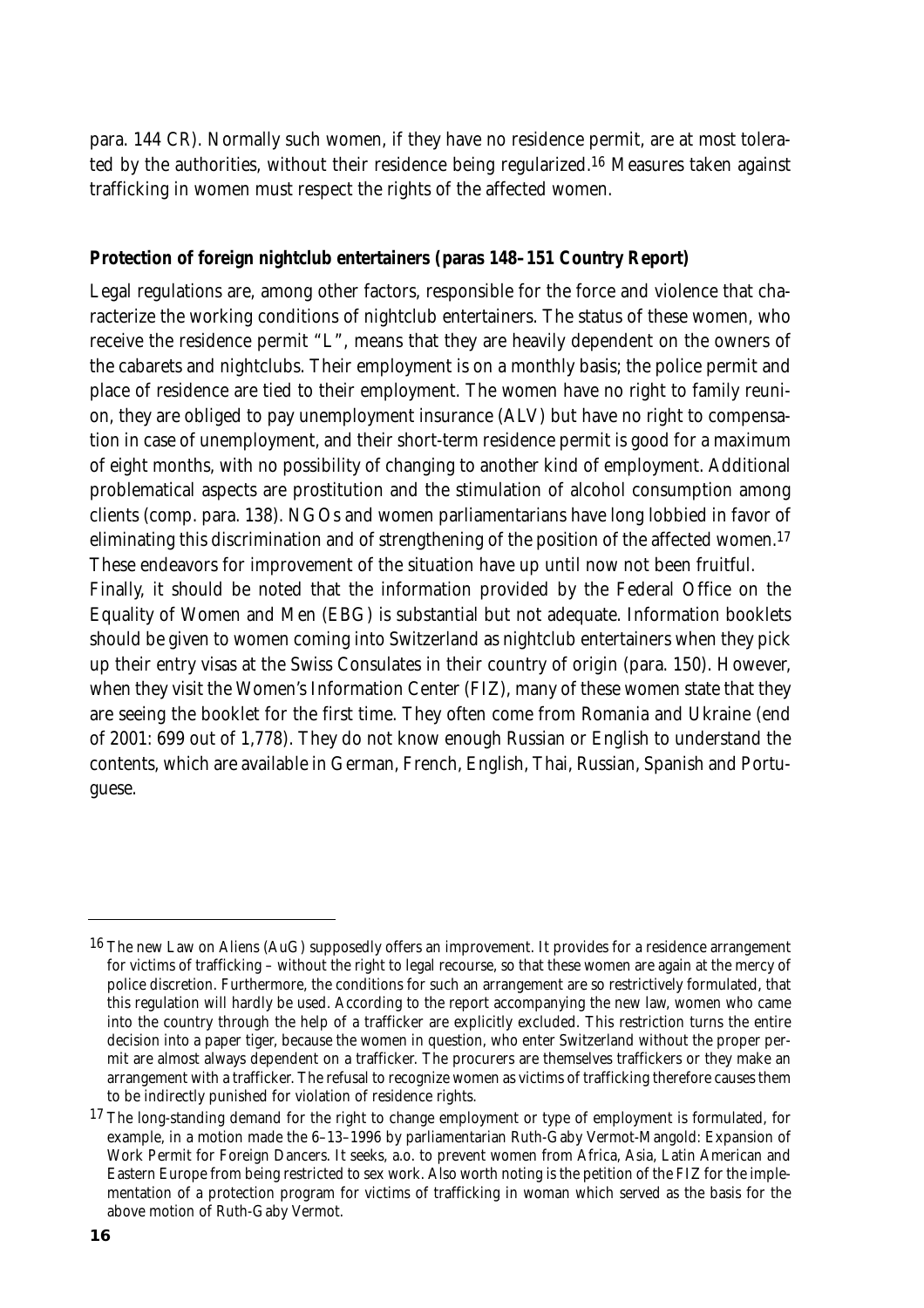#### **Recommendations:**

- of a legal basis for the prevention of trafficking in women
- **Practices of police and penal authorities should be curbed so as to put an end to the** criminalizing of women who have been the subject of trafficking and in order that their rights are taken into account.
- Nightclub entertainers should be given a normal short-term residence permit and they should be allowed to change their profession.

# **Articles 7 and 8 CEDAW: Participation in Political and Public Life**

Equal participation of women in public life, in political office and in the administration is far from being achieved. Statistics show that the proportion of women in recent years has improved slightly (see paras 158 pp. Country Report). The proportion of women in the National Council was 23.5% in 1999 (1991: 17.5%), in the Council of States 19.5% (1991: 8.7%); in cantonal parliaments on average 24% (1993: 19.3%), in cantonal governments 20% (1995: 11%). In the juridical branch women make up 21% (in the Federal Tribunal only 18%). Shocking is the under-representation of women in the administration: higher salaried positions in the federal administration are held by only 6.5% women (1996: 5.2%, see paras 172 pp.). The critical mass of 30–35%, which would be the indication of a lasting effect, has not been reached in any of the areas mentioned. Equal possibilities of political participation would therefore seem to be the absolute prerequisite to advance to a general process of equality.

Efforts to introduce generally binding mechanisms for an active promotion of women have usually been unsuccessful. The quota initiative at the federal level mentioned in the Country Report (para. 46) was rejected by popular vote; similar efforts at the cantonal and municipal levels met the same fate. A proposal by the Federal Council to introduce quotas of 30% into party lists during three successive elections was voted down by the Parliament. Only recently the Federal Parliament turned down a minimal proposal for an awareness-raising campaign prior to federal elections. Contrary to the Country Report, which in para. 188 considered that gender quotas are being applied, we see few official efforts to help women gain their rights in public life.18

#### **Recommendation**

- Switzerland should strengthen and implement its measures to promote a balanced participation of both sexes in all relevant decision-making bodies.

<sup>&</sup>lt;sup>18</sup> Except for the awareness-raising and educational work being done on the part of the federal and cantonal Offices of Equality as well as the Federal Commission on Women.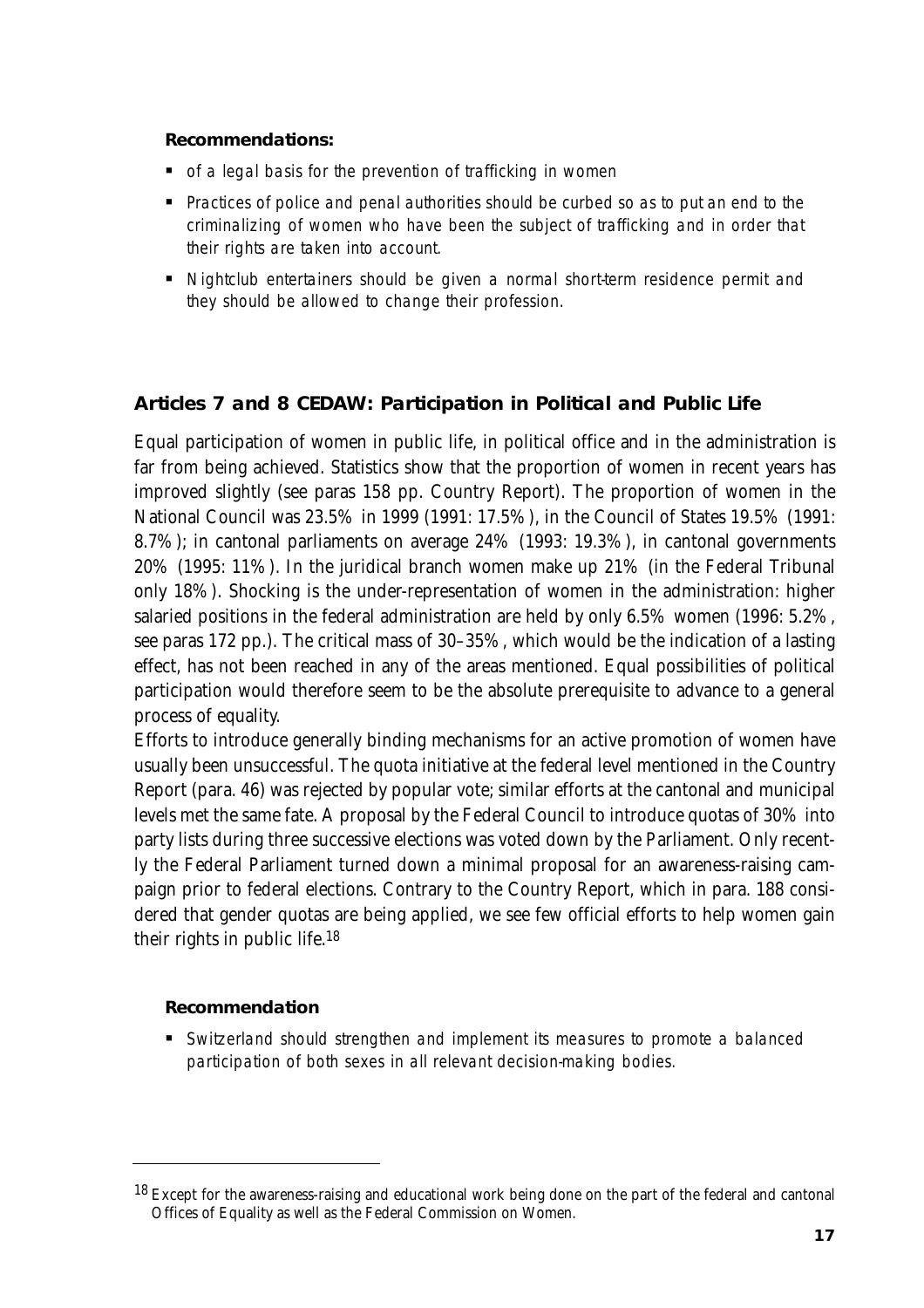# **Article 10 CEDAW: Elimination of Discrimination in Education**

The Swiss educational system does not contain special provisions for prohibition of genderbased discrimination. Reality, however, shows that the educational environment continues to be filled with structures detrimental to women. This can be seen in incentive measures taken in the professional education sector but also at the university level. The foreign degrees of women immigrants should be recognized. Single-parent families need to be supported rather than being disadvantaged when distributions of study grants and other forms of educational assistance are made. Sexual education in the schools remains in a dire state.

## **Elementary schools (paras 249 pp. Country Report)**

In some cantons, the changeover from elementary schools to the so-called "partially autonomous school" means a new de facto discrimination against women. In the Canton of Zurich, for example, the former elementary schools had no hierarchical structure; members of the teaching staff would alternately take on the temporary function of principal. This was not considered to be of professional advancement. The Partially Autonomous Schools, however, have a formal school leadership with special competence. According to an evaluation made in March 2002 in the traditional schools, 5l% of the principals were women, whereas in the new-type schools only 34.1% were responsible for running the school.19

On the basis of a study carried out in the Canton of Zurich girls and boys at the elementary school level continue to behave according to gender stereotypes.<sup>20</sup> Therefore, we urge the cantons as well as the Swiss Conference of Cantonal Directors of Public Education to put increased emphasis on their most welcome commitment to promote gender-equality between girls and boys in educational materials, in teaching, in the development of schools, as well as in vocational and professional training.

# **Access to vocational training (paras 262–265 Country Report)**

In order to expand the limited number of apprenticeships the federal government approved two special credits in support of motivation and information campaigns of vocational opportunities for disadvantaged target groups (Apprenticeship Decisions I and II). Equality was explicitly mentioned. An evaluation shows that, in fact, young women did not receive their fair share in the implementation. Out of 405 approved projects only 47 were for training offers, marketing apprenticeships, awareness-raising projects for vocational choices for

<sup>19</sup> Heinz Rhyn, Thomas Widmer, Markus Roos, Bruno Nideröst, "Zuständigkeiten und Ressourcen in Zürcher Volksschulen mit und ohne Teilautonomie "(Competance and Resources in Zurich Elementary Schools with and without Partial Autonomy), Kompetenzzentrum für Bildungsevaluation und Leistungsmessung and Institut für Politikwissenschaft, University of Zurich 2002

<sup>&</sup>lt;sup>20</sup> Fachstelle für Gleichberechtigungsfragen des Kantons Zürich, "Gleichwertige Förderung von Mädchen und Knaben in der Volksschule im Kanton Zürich." (Equal Opportunities for Girls and Boys in the Elementary Schools of the Canton of Zurich), mandated by the Education Council of the Canton of Zurich, Zurich 2001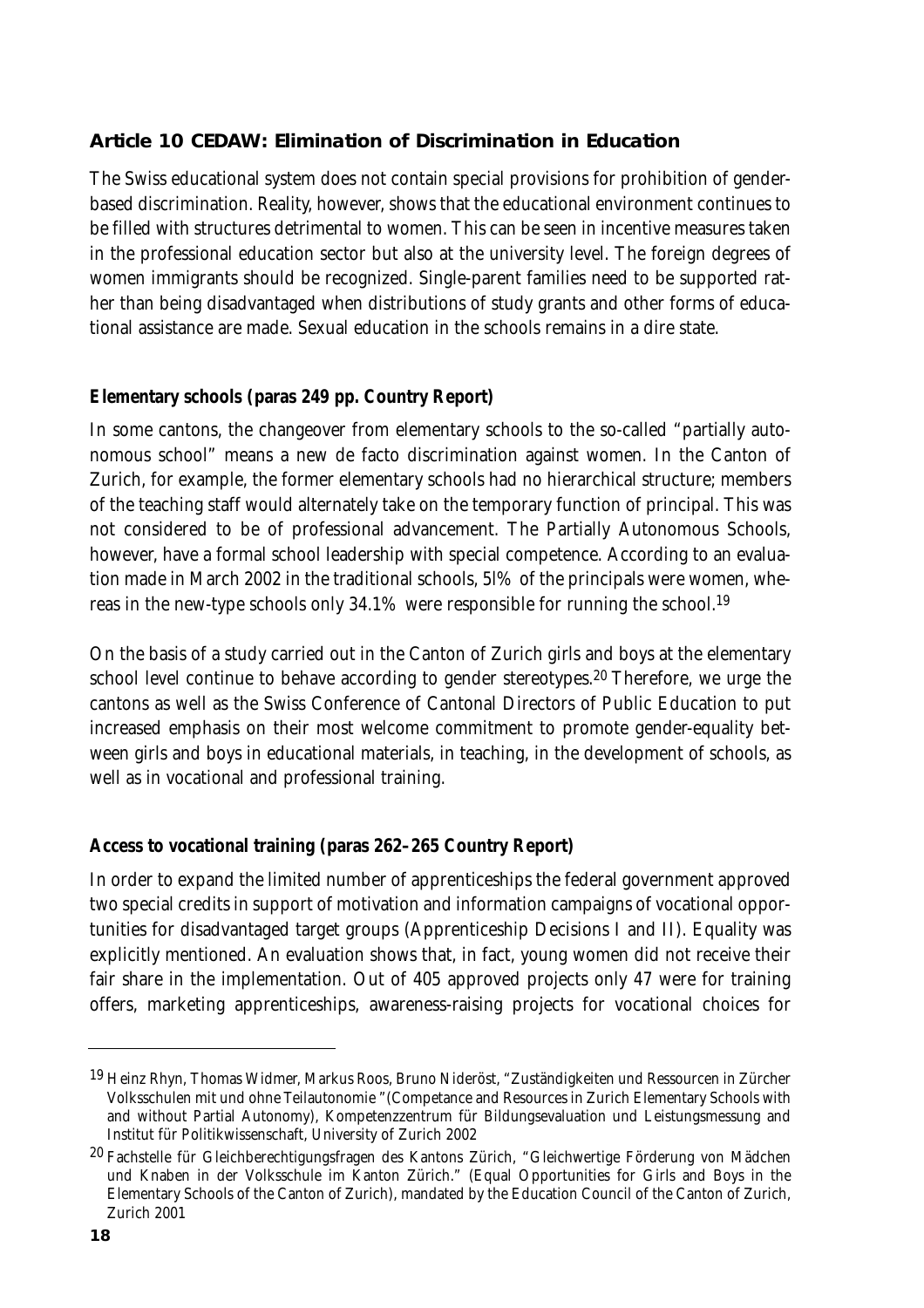women. From the total of funds promised by the federal government and the cantons in amount of 86 million francs, a mere 10 million were allocated for women.21 On the whole we very much welcome the supportive funds offered within the framework of the Apprenticeship Decision II and the related measures regarding gender equality. However, we regret that in the end such a limited amount was directed towards the promotion of gender equality. At the same time we wonder whether the sustainability of gender-oriented projects is assured once project experience and results are evaluated and translated into every-day life in school and classroom. The Federal Office for Vocational Training and Technology and the cantonal vocational training departments are urged to create instruments for the institutionalization of gender mainstreaming in professional life (vocational counseling, schools, on the job). It follows that special attention should be given to including gender-competence in the training of instructors in vocational schools as well as for persons responsible for training apprentices.

With regard to the possibility of completing vocational training later in life, as outlined in Article 41 para. 1 of the Law on Vocational Training, a study made by the Institute for Vocational and Continuing Training Research (ECAP) in 1995 shows that in actual fact a considerable number of immigrant women having only completed secondary school remain excluded.22

#### **Access to advanced technical schools and universities (paras 266–272 Country Report)**

The federal government needs to energetically promote an awareness of questions of equality and the raising of the proportion of women in advanced technical schools, with the goal of eliminating the massive under-representation of women in technical and computer science training as well as overcoming impediments to the optimum use of available resources due to gender stereotyping. To this end a Swiss network of equal opportunities offices has been built up in advanced technical schools. A variety of projects for the promotion of equality of opportunity are underway. The efforts of the federal government should, however, be strengthened, in order to under gird these still growing structures and the awareness-raising work. The present amount of 10 million francs foreseen for this purpose should be raised for the coming period. Favorable conditions for women are central to overcoming their under-representation in the fields of technology, computer sciences and economics.23 Immigrant women find it especially difficult to find entry to advanced technical schools and universities despite the initiation of some apprenticeship projects for girls and young

<sup>21</sup> In projects in the grant area c the following measures for the promotion of women's equality were pursued: single-sex educational offers (computer classes for girls, introductory weeks, special courses in technical occupations); production and circulation of information and motivation materials, of vocational choice and instruction materials; coaching and tutoring materials; networking, advisory and information measures for project directors, teaching staff, parents; positioning the goal "equality" in all areas of the Apprenticeship Decision II according to the basics of gender mainstreaming.

<sup>22</sup> Luciana Rovis,"Nachholen der Lehrabschlussprüfung für ausländische Arbeitnehmerinnen gemäss Art. 41 Abs. 1 des Berufsbildungsgesetzes", ECAP, Basel 1995

<sup>23</sup> Message Education, Investigation, Technology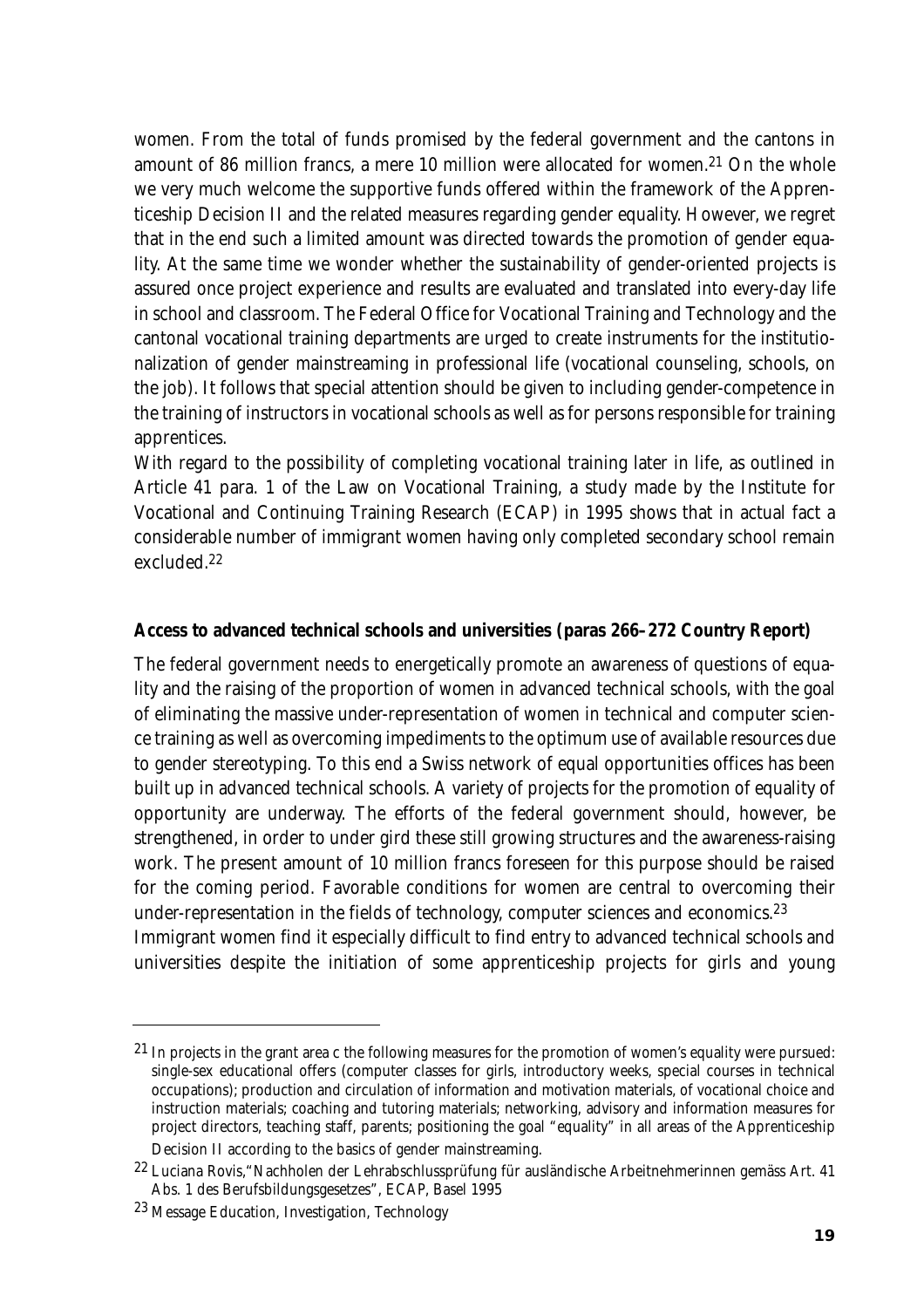women, including immigrant women with residence permits. This, however, is of no help to the large number of women with advanced professional training whose residence situation remains unstable (asylum-seekers, persons admitted temporarily or without papers). Many recognized refugees have a university degree that is not accepted in Switzerland. Many have years of professional experience behind them. They are forced to repeat parts of Swiss secondary education and professional training. The hurdles are extraordinarily high, expensive and vary significantly from canton to canton. Thus, medical doctors, judges and other highly qualified women work in the maintenance or restaurant branches. With such restrictions in the admission of immigrant women to highly qualified professions and professional training, Switzerland is wasting a valuable potential. The acceptance of foreign diplomas and university degrees held by non-EU nationals should be significantly facilitated.

A further frequent hurdle for women wishing to enter institutions of advanced study is the lack of childcare. With the Federal Program for Equal Opportunities (para. 269), the government has made available 4,8 million francs for the period 2000–2003 for the improvement of childcare facilities. We support the efforts to prolong this program for the years 2004–2007. This and further measures to make possible external childcare facilities are an urgent necessity, as shown by a study proving that the capacities of presently existing university nurseries have reached their limit.<sup>24</sup> For example, the care center of the University of Bern with a total student body of 10,000 has only 45 places and these are to be split between university staff and students.

We also note a lack of women on the university staff. The higher one goes in the hierarchy, the lower is the proportion of women. A recent study of the Swiss Foundation for Scientific Research came to the conclusion that women and university graduates from lower segments of society in general have less opportunity for an academic career.<sup>25</sup> Despite the measures of the Federal Program Equal Opportunities 2000–2003, aiming for a doubling of the number of women professors from 7% to 15% by the year 2006, women continue to be massively under-represented in tenured and non-tenured positions. We welcome the extension of the Federal Program and we also strongly recommend the continuation of the Federal Program for Promotion of Young Academics. Both strive for the goal of a more balanced representation of women and men in institutions of higher learning. In this respect a larger proportion of women in bodies concerned with educational and academic policies is vital.26

<sup>&</sup>lt;sup>24</sup> The study of the Commission d'Egalité of the Verein Schweizer Studierender (Comm. for Equality of National Union of Students in Switzerland) is to be found at www.vss-unes.ch

<sup>25</sup> Regula J. Leemann, "Chancenungleichheiten im Wissenschaftssystem" (Unequal Opportunity in the Adademic System), SNF, Bern 2002

<sup>&</sup>lt;sup>26</sup> For example in the Rektorenkonferenz (Rectors Conf.) and the Schweizerische Universitätskonferenz (Swiss University Conf.)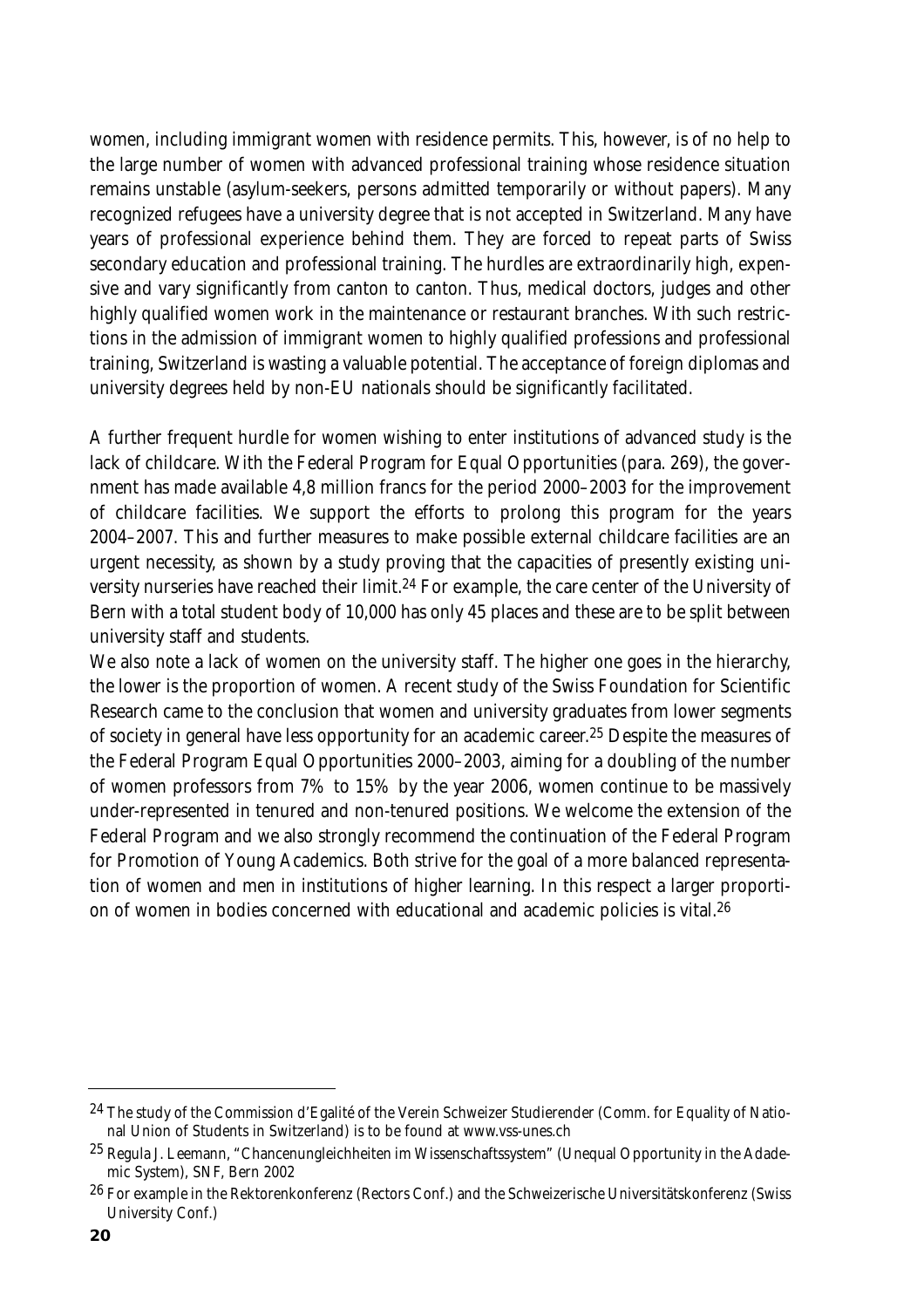#### **Gender studies in Switzerland (para. 278 Country Report)**

In the granting of funds, e.g. for national research priorities, the social sciences and humanities come out on the short end. As women are in general involved in these areas, the scantier funding and prestige imply a further disadvantage. This is especially problematical considering that women's and gender studies are still bearly institutionalized in Switzerland. Only the universities of Basel and Geneva have courses in gender studies, but no degrees can be earned in this field. At other universities efforts are being made to at least include gender and women's studies as part of other disciplines. The Federal Program Equal Opportunities for 2004–2007 envisages some funding for the creation of faculty posts for gender studies. This step is urgently needed, as the institutionalization of women's research and gender studies has – in comparison with, for example, Germany and the United Kingdom – lagged far behind.

## **Scholarships and educational grants (paras 279–281 Country Report)**

Single-parent families are treated differently from two-parent families regarding the availability of scholarships and educational grants. In some cantons (e.g. Bern) child support is not treated as part of the family income, but as separate income of the child. Thus children of single-parent families are considered to have their own income – in contrast with children of two-parent families – which is more determinative for the allocation of scholarships than the family income. This leads to massively lower scholarships for children of single-parent families who shoulder a heavier financial burden. The Swiss Action Plan for the Equality of Women and Men therefore urges the same treatment for two-parent and one-parent families in the distribution of scholarships. It should be noted that child support is treated as income when the applicant is a single parent raising a child.

#### **Continuing education programs (paras 282–292 Country Report)**

According to the press communication of the Federal Office of Statistics of June 2001, commercial firms invest selectively in the continuing education of their male and female employees. In 1999 every third man and only every fourth woman was given the benefit of continuing education within the firm. Company managers (43%) and supervisors (38%) are more generously awarded than the other employees (24%), better-paid staff more than lower income employees, skilled workers more than non-skilled personnel. As women are rare at the managerial levels, are less often given supervisory positions, and are significantly over-represented amongst lower-income workers, they are greatly disadvantaged in matters of training opportunities. The federal government and the cantons are urged to impress this situation on professional and employers' federations.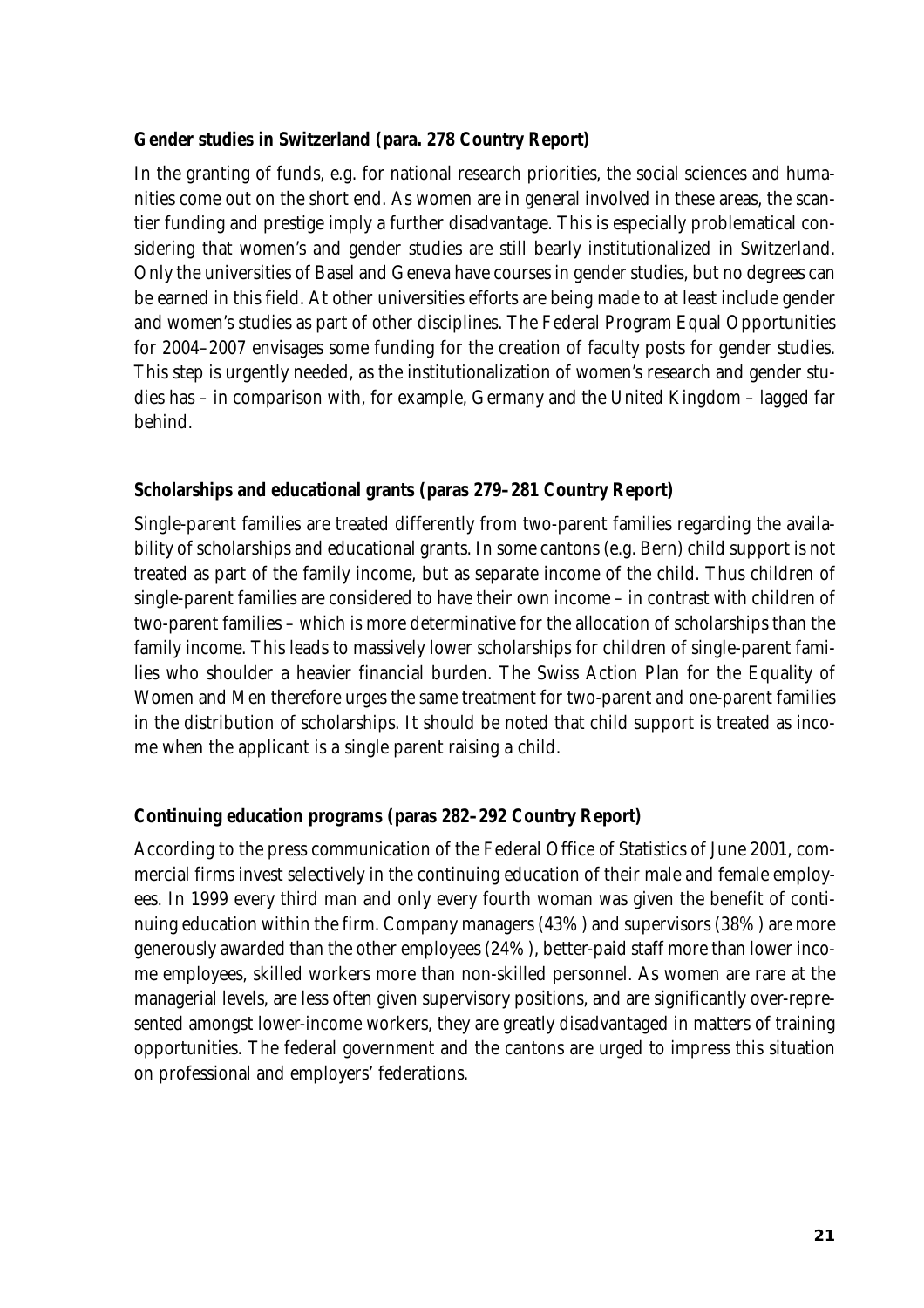## **Family health and family planning (paras 298, 461 Country Report)**

Sexual education in the schools shows serious gaps.<sup>27</sup> Although the French-speaking areas of Switzerland have more or less institutionalized sexual information through specially appointed qualified educators, sexual education in German-speaking Switzerland is largely left to the individual teacher and is correspondingly deficient. Not all cantons have made it compulsory and the agreement of school commissions and parents is required with the result that such education is not guaranteed for all children. All too often the information made available is focused on AIDS prevention, while family planning and contraceptives are neglected. In this connection it is alarming to note that in some cantons since the 1990s there seems to be a rising tendency in the number of abortions by girls below the age of 20. The availability of counseling centers for family planning is totally insufficient and also too little advertised.28

## **Recommendations**

- **-** Despite Apprenticeship Decision II the promotion of women's access to vocational training continues to be insufficient. Purposeful mechanisms and selected funding are required. Additionally, gender mainstreaming should be utilized more consistently in the sensitive area of vocational training.
- Recognition of foreign diplomas and advanced studies credits of non-EU nationals needs to be facilitated.
- **Prolongation of the Federal Program Equal Opportunities and Promotion of Young Academics**
- **E** Advancement of the institutionalization of gender studies
- **Equal treatment of single- and two-parent families in the allocation of scholarships** and study grants
- Introduction in all schools of compulsory sexual education

<sup>27</sup> IUMSP, "Politiques et pratiques cantonales en matière de prevention VIH/SIDA et d'éducation sexuelle à l'école" (Cantonal policies and practices regarding prevention of HIV/AIDS and sexual education in schools), Lausanne 2002

<sup>&</sup>lt;sup>28</sup> According to a survey made by the Swiss Foundation for Sexual and Reproductive Health (PLANeS) in 1996 there are approximately 90 fully staffed centers in all of Switzerland. In comparison: In Germany there is a requirement of one center per 40,000 female inhabitants, which in Switzerland would come to 180.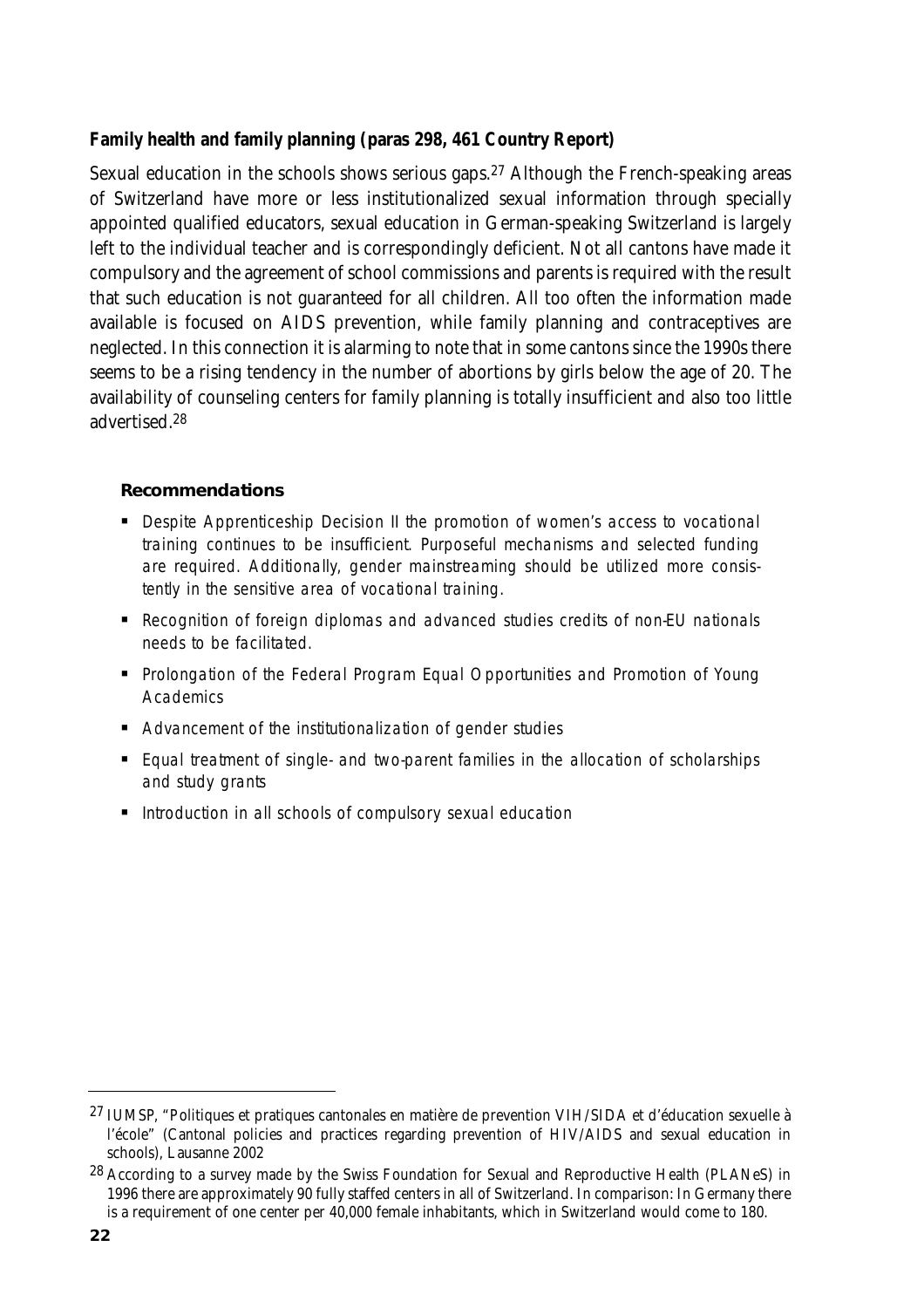# **Article 11 CEDAW: Elimination of Discrimination in Professional Life**

Discriminating against women in the job market means to limit their access to resources. The absence of any legal basis for paid maternity leave is unacceptable. The proposals currently under consideration in this respect are still far behind the standards applying all over Europe. A welcome development, on the other hand, is the effort to establish care facilities designed to help women to combine family and professional responsibilities. The prospective incentive program will, however, not make up for the crying lack of care facilities.

# **Right to (part-time) work (paras 314–338 Country Report)**

In spite of the introduction of the Law on Equality (para. 314) and positive social changes (e.g. the rising educational level of women), women continue to struggle against forms of discrimination in working life. Some forms are indirect and are structural (e.g. family responsibilities, discrimination in allocation of job responsibilities, and the precariousness of the job market). Structural inequalities cannot be removed by the Law on Equality based on the principle of "equal pay for equal work". A court decision from the year 2000 indicates that the Law on Equality can be disregarded. The Federal Tribunal based its decision to maintain the lower salary of a woman instructor for psychiatric nursing on "market conditions" (see paras 368–371 CR). The same tribunal justified a salary differential of 10% for a male teacher in business with the better position of men on the job market. The decision was met with shock and indignation.

In 2001 the percentage of women rose to 42% of the total working population. The full-time employment figure for women in 2001 came only to 37%, as 50% of women were employed part-time (for men, 12%).29 The trend in the direction of part-time employment of women remains unbroken. Many trade union studies confirm that part-time employment involves various (indirect) forms of discrimination (see also commentary on pensions). Hence the launching by the unions of an Initiative "For Reduced Working Time", meant to put full-time and part-time work on an equal footing. The text of the Initiative stated that part-time workers should not be discriminated against in favor of full-time workers. This related particularly to hiring practices, allocation of responsibility, working conditions, professional training and continuing education, promotion, dismissal, and social security including pension rights. The Initiative was rejected by voters in 2002.

# **Unemployment and unemployment insurance (paras 339–342 and 410–141 Country Report)**

In Switzerland women are harder hit by unemployment than men; yet there is a lack of job offers in employment offices that are specifically geared to women.30 The Swiss Action Plan for Equality urges the improvement of gender-specific advisory services in the regional

<sup>29</sup> Federal Office of Statistics, Press communication of 11–21–2002

<sup>30</sup> May 31, 2001: 2.1% women compared to 1.4% men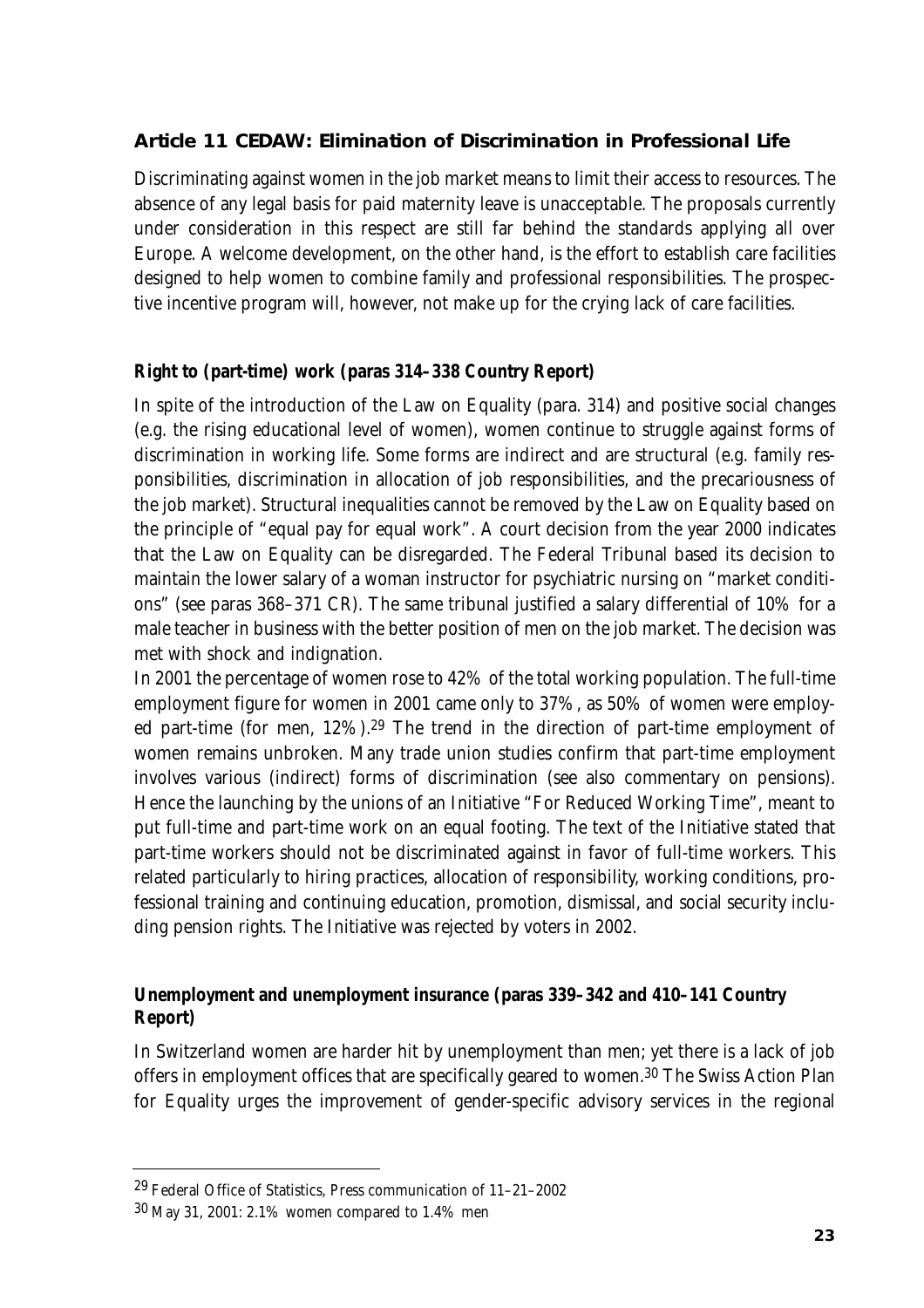employment centers and relevant training of advisory personnel regarding women's and equality questions. An on-going research project examining the practice of regional employment centers has, however, come to the preliminary conclusion that advisory services and information oriented to women hardly exist. Advisory staff lacks sufficient awareness of this question. Cantonal employment programs specifically oriented to women are mostly limited to traditional women's work.31

Instead of facilitating women's access to paid employment, the on-going revision of Unemployment Insurance is characterized by reductions in employment benefits. In the Unemployment Insurance Act the situation of unemployed women (omission of compatibility with family/child care responsibilities, higher levels of unemployment, etc.) has not been substantially improved (excepting some support during maternity owing to the lack of maternity insurance).32

Care must also be taken that the support measures offered at the federal and cantonal level do not discriminate against immigrant women. Foreign women make up more than onethird of the women registered as lacking work. In this area there is still great need for action, but few tools are available. An encouraging example is Apprenticeship Project 16-Plus designed to motivate young women to make their professional choice free of role stereotypes. It includes a preparatory year for young women immigrants.

#### **Salary scales (paras 364–371 Country Report)**

The question of lower salaries for women is and remains a central theme. In Switzerland the difference between female and male pay in 2000 was 21.3%, amounting to a monthly income difference of CHF 1,194.–. In government jobs the difference was 10.5% at the federal and 21.1% at the cantonal level. Studies have shown that wage discrimination is rarely the result of objective factors such as educational levels.<sup>33</sup> Indirect wage discrimination is a frequent cause. We need relevant analyses of the mechanisms of indirect discrimination. A study which appeared in 2000 indicated that marriage has a negative effect especially on women's income: men earn more after marriage whereas the women's wages fall. Thus for women – in contrast to men – it is extraordinarily difficult to raise children and have a good income.34 Various studies have analyzed the problem of lower wages for women in womendominated, so-called women-specific branches.35 The current minimum wage campaign led

<sup>31</sup> Chantal Magnin, "Chance oder Zumutung? Eine soziologische Untersuchung der Praxis von regionalen Arbeitsvermittlungszentren – unter Berücksichtigung geschlechtsspezifischer Aspekte" (Chance or Imposition? Examination of Practices of Regional Employment Centers; Gender-Specific Aspects), Nationales Forschungsprogramm NFP 45 (Interim report at www.sozialstaat.ch)

<sup>32</sup> The regulation presently in force has an unequal effect with regard to women's unemployment. See: Béatrice Despland, Fed. Off. f. Equality (Publ.), "Familienarbeit und Arbeitslosenversicherung – ein Widerspruch?" (Housework and Unemployment Insurance – a Contradiction?). Basel 2001

<sup>33</sup> Fed. Off. f. Equality, Fed.Off. f. Statistics, "Auf dem Weg zur Lohngleichheit; Vergleich der Frauen- und Männerlöhne anhand der Lohnstrukturerhebungen von 1994 und 1996" (Towards Equal Pay; Comparison of Women's & Men's Wages in Wage Structure Statistics). Abridged version 2000

<sup>34</sup> Tobias Bauer, "Die Familienfalle" (The Family Trap), 2000

<sup>35</sup> Office for the Equality of Women and Men of the City of Zurich (Publ.), "Qualifikation: Flexibel. Eine Analyse im Niedriglohnbereich am Beispiel von 7 Zürcher Firmen" (Qualification: Flexible. Analysis of Low-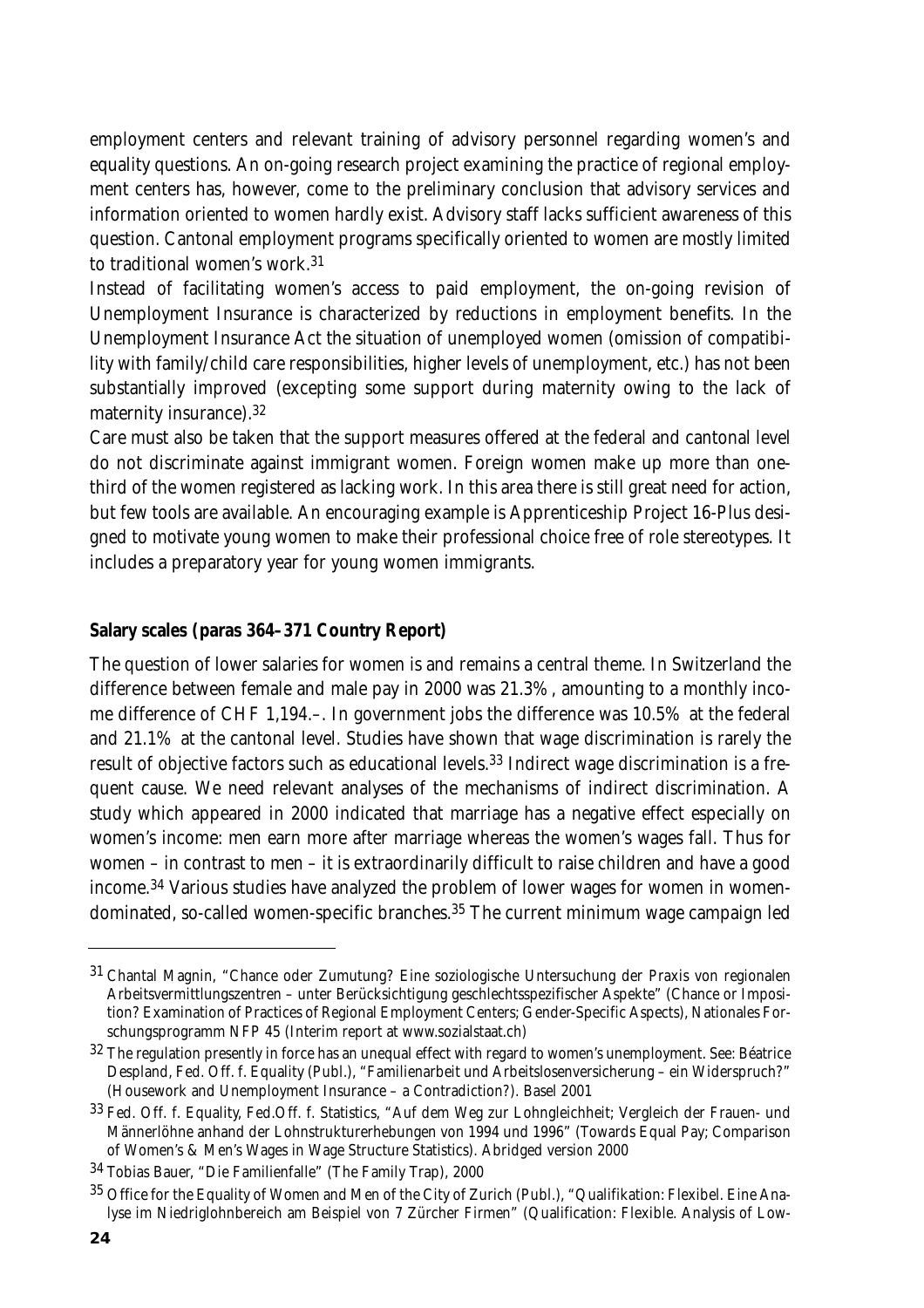by trade unions focuses on low wages – which affect women especially – and demands a minimum wage of CHF 3,000.– (net, 13 month year). At the same time, the situation regarding women's wages should be improved through collective bargaining. An analysis of equality in collective bargaining has been made for the year 2001. It shows that a great deal still needs to be done, but that such measures have potential.36

Experience shows that incentive bonuses discriminate especially against women and prevent wage transparency and comparisons. The study "When two do the same … nondiscriminatory job evaluation" confirms the negative results of incentive bonuses. It exposes a new potential for discrimination against women (indirect discrimination, lack of transparency) and suggests methods for nondiscriminatory job evaluation.37 Job evaluation systems free of gender-based criteria should work against income discrimination.38 Wage complaints, however, show that in practice adherence to such criteria is extremely complex. The main question is how much weight is given to specific criteria.

#### **The right to social security (paras 374–398 Country Report)**

Various equality requirements have been met through the 10th Revision of the Swiss social security system (Old-age and Survivors' Insurance or AVS), (paras 374–392), especially by the creation of independent pension rights for women, through the so-called "splitting" whereby half the income earned during the marriage is credited to the individual account of the other spouse, and through the introduction of bonus credits for child-rearing and other assistance tasks adding to the income on which the social security benefits are calculated. At the same time, however, the retirement age for women was raised. The 11th AVS Revision, currently underway and principally concerned with the financial consolidation of social security funds, envisages an adjustment of the retirement age for women to 65 by 2009. The millions thus saved are intended to cover costs of increased flexibility of retirement, although many women will not be able to afford early retirement. They work for lower wages and under precarious conditions, such as part-time work, short-term employment or on-call jobs. Women constitute 44% of the Swiss work force, carry out 37% of all gainful employment, but receive only 31% of total wages paid. 42% of employed women receive no more than CHF 3,000.– monthly (only partly due to shorter working hours); this would apply to only 10% of male workers. Formal equality is also supposed to be achieved through an

Wages in 7 Zurich Firms), Zurich 2001; T. Bauer, "Wie aussagekräftig sind die offiziellen Lohnerhebungen für den Detailhandel? Kurzauswertung der Lohnstrukturerhebung 1996 und der Schweizerischen Arbeitskräfteerhebung 1995" (How meaningful are official Salary Statistics in Retail Business?), mandated by Trade Union VHTL, Bern1999, T. Bauer, "Lohnstruktur und Lohnentwicklung im Detailhandel und Gastgewerbe. Eine Analyse der Schweizerischen Arbeitskräfteerhebung 1991–98" (Salary Structures in Retail and Restaurant Trade; an Analysis), mandated by Trade Union UNIA, Bern 1999

<sup>36</sup> Lilian Fankhauser, "Verankerte Gleichstellung? Eine branchenübergreifende Gleichstellungsanalyse von Gesamtarbeitsverträgen" (Equality Embodied in Law? A Cross-Branch Analysis of Collective Contracts), SGB-Dossier Nr. 15, 2002

<sup>37</sup> Kathrin Arioli, "Die Anwendung des Gleichstellungsgesetzs auf öffentlichrechtliche Arbeitsverhältnisse", Basel 1999

<sup>38</sup> The Job Evaluation System ABAKABA (Arbeitswertungssystem nach Katz und Baitsch, 1996) defers to gender-equality.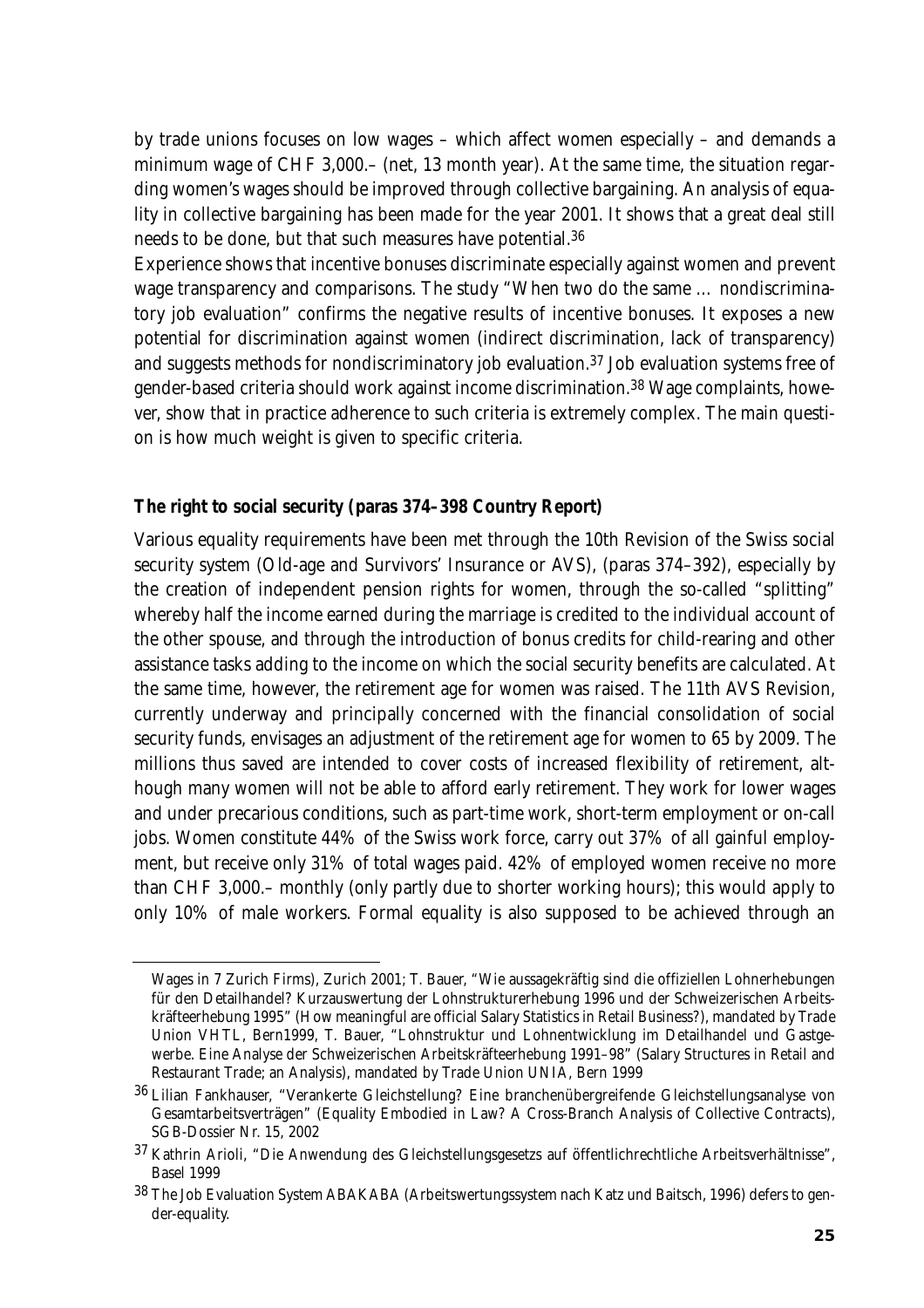adjustment of widows' pensions to those of widowers, but which really means a drastic cut of the former. Generally, the revision seems to improve the financial situation of the Swiss social security system at the expense of women's equality.

The lower income of women has a particularly negative effect on occupational insurance.<sup>39</sup> Since workers of either sex earning less than CHF 24,720.– per year are not obliged to participate in pension plans offered by employers, we must assume that approximately half of all women are without pension provisions.40 At present, the negotiations in view of the revision of the pension law (paras 393–398), aim at lowering the salary threshold for entry into workrelated pension plans from CHF 24,720.– to CHF 18,540.– This minimal reduction for lowincome workers, predominantly women, may result in their losing the right to apply for supplementary social security benefits – which would, in turn, deprive them of the right to relief from other societal obligations, such as income tax payments. If the coordinated deduction were to be abandoned or at least significantly adjusted to the level of employment, a majority of women would be able to benefit from the "second pillar". Work-related pension plans tend to individualize the pension system and to undermine the solidarity principle on which the government social security rests. The latter at least takes into consideration a certain portion of the socially indispensable unpaid work performed most often by women.

## **Paid maternity leave (paras 428, 429 Country Report)**

Fifty-seven years ago Switzerland included the right to maternity leave in its constitution. To this day there is no law to implement it. The revisions of the Code of Obligations proposed by the Federal Council are totally insufficient and in no way meet the legitimate claim for financial security during maternity.<sup>41</sup> At the moment they are in the background of the political debate which now focuses on the Parliamentary Initiative Triponez (01.426) envisaging a salary deduction for wage-earning women within the framework of the Employment Compensation Regulations Act; this is more in line with the way we would like to proceed. The category of persons with a right to benefits under Employment Compensation would be extended to mothers who during their pregnancy would be insured as employees or as selfemployed persons for a period of 14 weeks and would be based on 80% of average earnings. This proposal, however, remains far behind provisions for paid maternity leave prevailing in other European countries.

A maternity insurance worthy of the term would still need to assure a 100% income over a period of 16 weeks. It would have to be financed so as not to discriminate against women in the job market. Equally urgent is the introduction of "parental leave" for either mother or father at their own choice within a specified period.

<sup>&</sup>lt;sup>39</sup> Fed. Comm. for Women's Questions, First revision of the Federal Law on Professional Protection Plans for Old-age, Surviving Dependants and Invalids, f, Frauenfragen Nr. 1.1999, pp. 15–16

<sup>40</sup> Anne-Catherine Menétrey, "Den realen Benachteiligungen der Frauen Rechnung tragen", in Femco (Publ.), "Zukunft der AHV – Perspektiven aus feministischer Sicht" (Future of the AVS – Perspectives from a Feminist Viewpoint), 2001, Nr. 1, pp. 13 pp.

<sup>&</sup>lt;sup>41</sup> Fed. Comm. for Women's Questions, Revision of the Code of Obligations (Maternity Leave), Position of the Fed. Comm. for Women's Questions, f, Frauenfragen 2001, Nr. 2.2001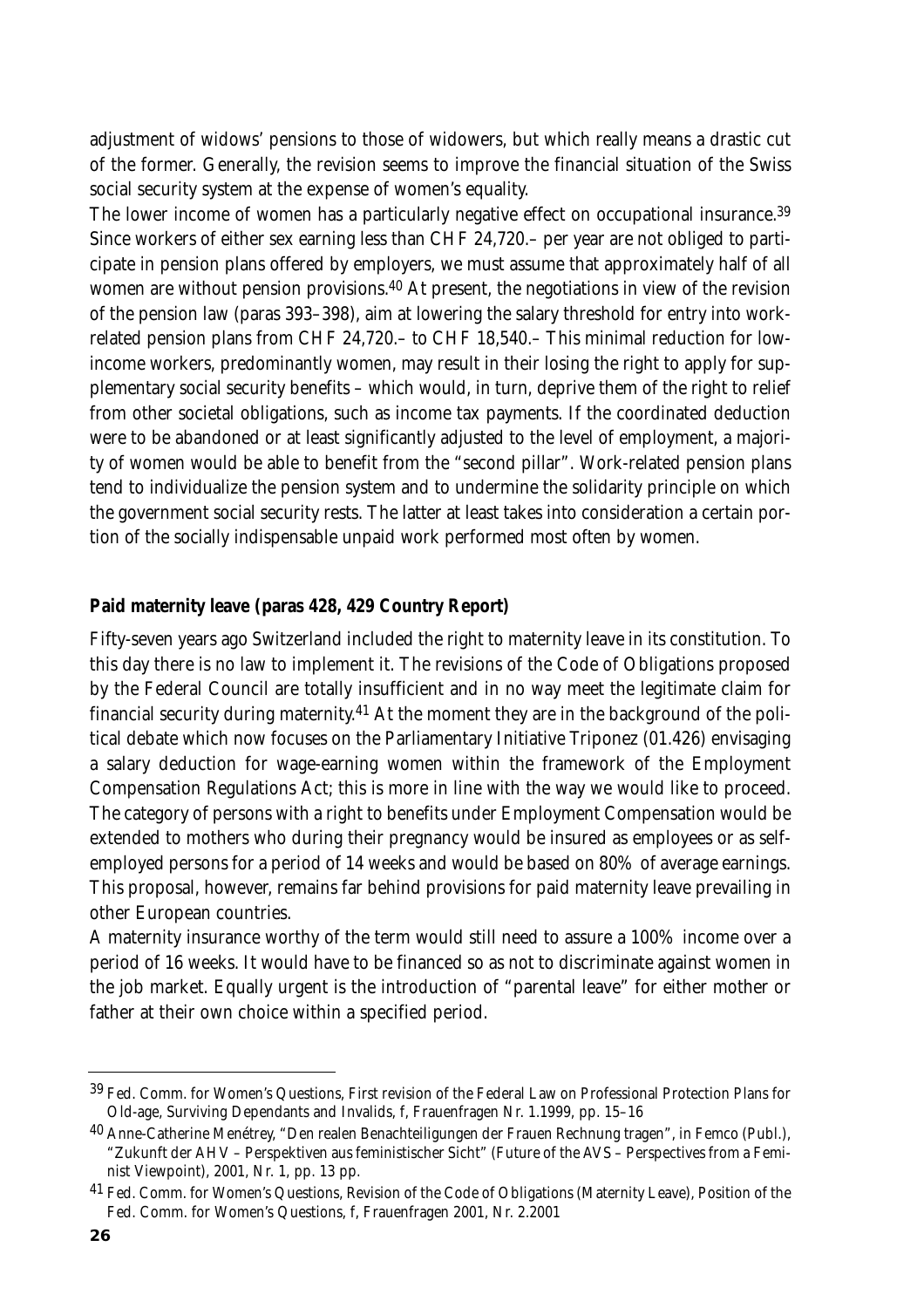# **Childcare outside the home (paras 441–446 Country Report)**

There is still a great lack of childcare facilities. A program giving fresh impetus to the creation of day-care places, initiated by the Parliamentary Initiative Fehr (00.403), should make some difference. The Federal Parliament recently defined to foresee CHF 200 Mio. for a period of 4 years. The Initiative lodges responsibility for the creation of facilities with municipalities and cantons and calls for gradual extension. The municipalities must give proof for the need of the funds. At the same time, working conditions for day-care staff (a classic women's job) need to be improved to ensure qualified personnel.42

The UN Commission on the Rights of the Child welcomed this Initiative in May 2002; yet, it registered its concern that the present availability of childcare facilities is far fulfilling the need. (CRC/C/15/Add. 182, paras 34 and 35).

#### **Recommendations**

- Wage discrimination must be eliminated at all levels. Part-time and full-time work must be on an equal footing.
- Women and especially immigrant women are in large part affected by unemployment. Support measures and women-oriented employment offers are required.
- Approximately 50% of women have no professional pension. Our suggestion for a solution is the elimination of the coordinated deduction.
- A legal basis for paid maternity leave is still non-existent.
- In spite of the incentive program for the creation of childcare places, the need for facilities will not be covered. Additional measures are required.

# **Article 13 CEDAW: Discrimination in other Areas of Economic and Social Life**

Despite the generally high standard of living in Switzerland there still is a considerable gap between privileged and disadvantaged groups within the population. Up to 10% live below the poverty level. In addition many live just above the subsistence level. Women immigrants, families with many children, single parents, as well as employees in typical women's retail and service jobs are the worst off.43

#### **Poverty among women (paras 521–525 Country Report)**

In Switzerland single mothers are most exposed to poverty. They not only constitute the highest proportion of the "working poor"; they also top the list of "full-time working poor"

<sup>42</sup> Fed. Comm. for Women's Questions, Health and social welfare professions and the new Law on Vocational Training, f, Frauenfragen Nr. 1.2002

<sup>43</sup> Federal Office for Statistics, Press Information of 11–4–2002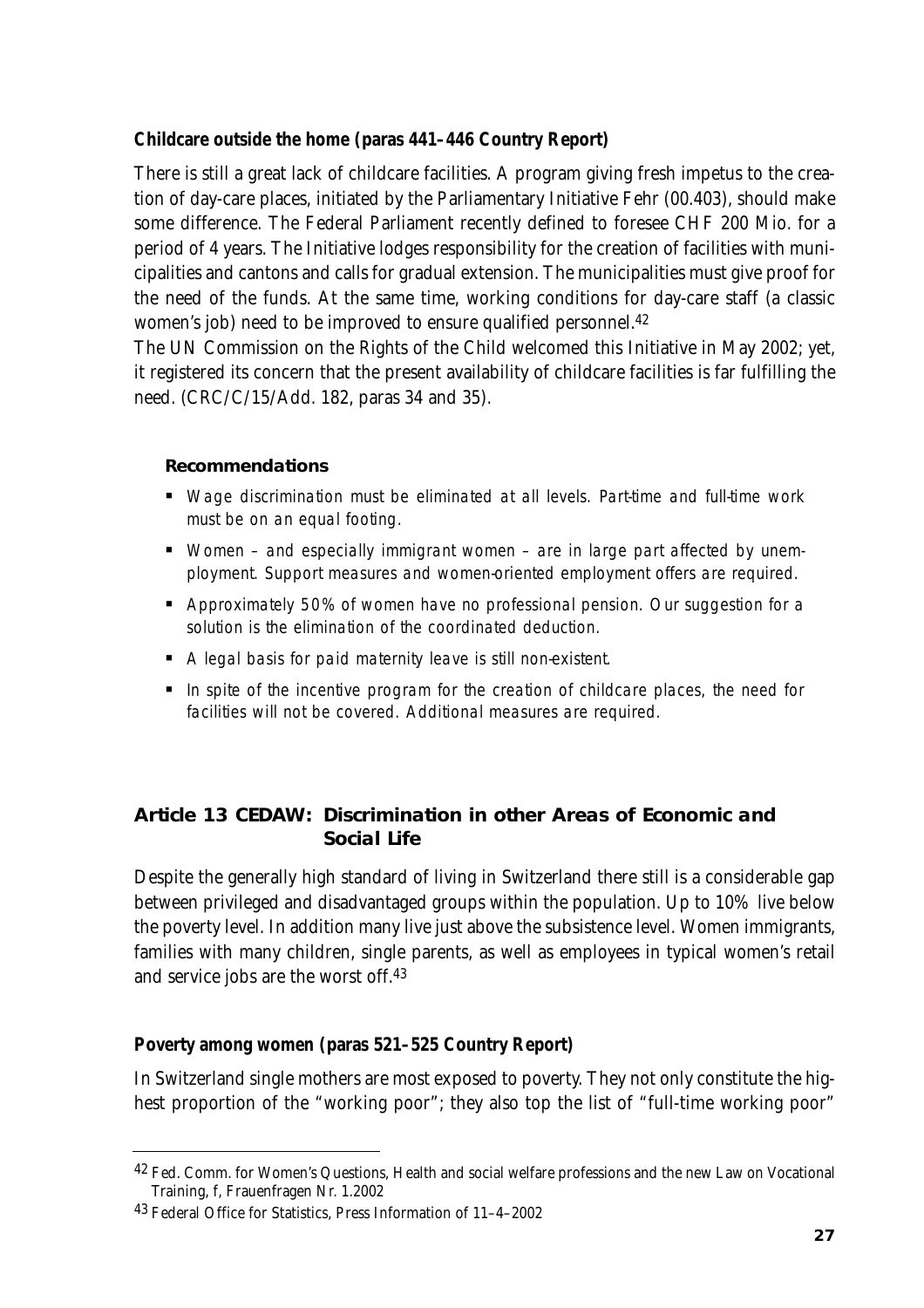with a good 42%.<sup>44</sup> Low wages, children, and rising living costs (due to drastic increases in medical insurance, rents and taxes) are the main reasons for remaining poor despite enjoying paid employment. Poor households continue to be taxed at a relatively high level. Depending on their family situation, the working poor pay taxes on an average amounting to 5.4% to 7.1% of their gross earnings. Reasons for the dramatic increase in the working poor quota among single parents and large families in the 1990's are the limited possibilities for families to improve their financial situation by widening their range of employment opportunities. Single mothers are especially dependent on flexible working conditions compatible with their childcare arrangements. Such jobs are very often badly paid. Even when they need the increased income, single mothers have limited flexibility for accepting additional working hours; rather, their unfavorable working conditions compel them to accept reduced working hours.45 Thus the proportion of single mothers receiving welfare benefits rose once more by  $1.6\%$  in 2001 – on top of a significant rise in the year 2000.<sup>46</sup>

The present system of advance and cash payments for alimonies and advance payments (para. 525) is of least help to those who need it most: without a contract, or a ruling by a judge, there can be no advance payments, and the advances cannot be higher than the established alimonies. These, however, are often so low that they cover only a fraction of a child's living costs.47 Alimony and advance payments are handled differently in the various cantons, leading to unequal treatment. Many cantons set ceilings for child alimonies: when a single mother increases her work load in order to ensure a better living standard for her family, she runs the risk of losing the childadvance payments. On the other hand, an increase in working hours increases childcare costs while the higher income increases the tax load – a vicious circle with no escape from a difficult financial situation.

#### **Social welfare and the struggle against poverty (paras 526–528 Country Report)**

Social security protection for all children in single parent families, when the other parent contributes insufficiently or not at all, does not exist. This adds considerably to the poverty risk of single mothers. Within the framework of the Convention on the Rights of the Child this constitutes unequal treatment of children who after the death of one parent receive a partial orphans pension, while children who for other reasons live in a single parent house-

<sup>44</sup> Single parents amount in 1999 to 29% of the working poor compared to 7.5% of the total population. Lowincome households with at least 36 hours employment per week are considered full-time working poor. See also: Elisa Streuli, Tobias Bauer, "Working poor in der Schweiz. Eine Untersuchung zu Ausmass, Ursachen und Problemlage" (The Working Poor in Switzerland. An Examination on the Extent, Causes and Situation), Info social Nr. 5, Neuchâtel 2002

<sup>&</sup>lt;sup>45</sup> Office for the Equality of Women and Men of the City of Zurich (Publ.), "Qualifikation: Flexibel. Eine Analyse im Niedriglohnbereich am Beispiel von 7 Zürcher Firmen", Zurich 2001, cf. footnote 35

<sup>46</sup> "Kennzahlenvergleich Sozialhilfe in Schweizer Städten" (Comparative Data on Social Welfare in Swiss Cities), Report of 2001, on behalf of Swiss City Initiative "Yes to social security".

<sup>&</sup>lt;sup>47</sup> The average living costs for a single child up to 6 years of age is CHF 1,190.– monthly and this is without childcare costs, that are unavoidable for an employed single parent, recommendations for the calculation of maintenance contributions for children of the Office for Youth and Vocational Advice of the Canton of Zurich, 2000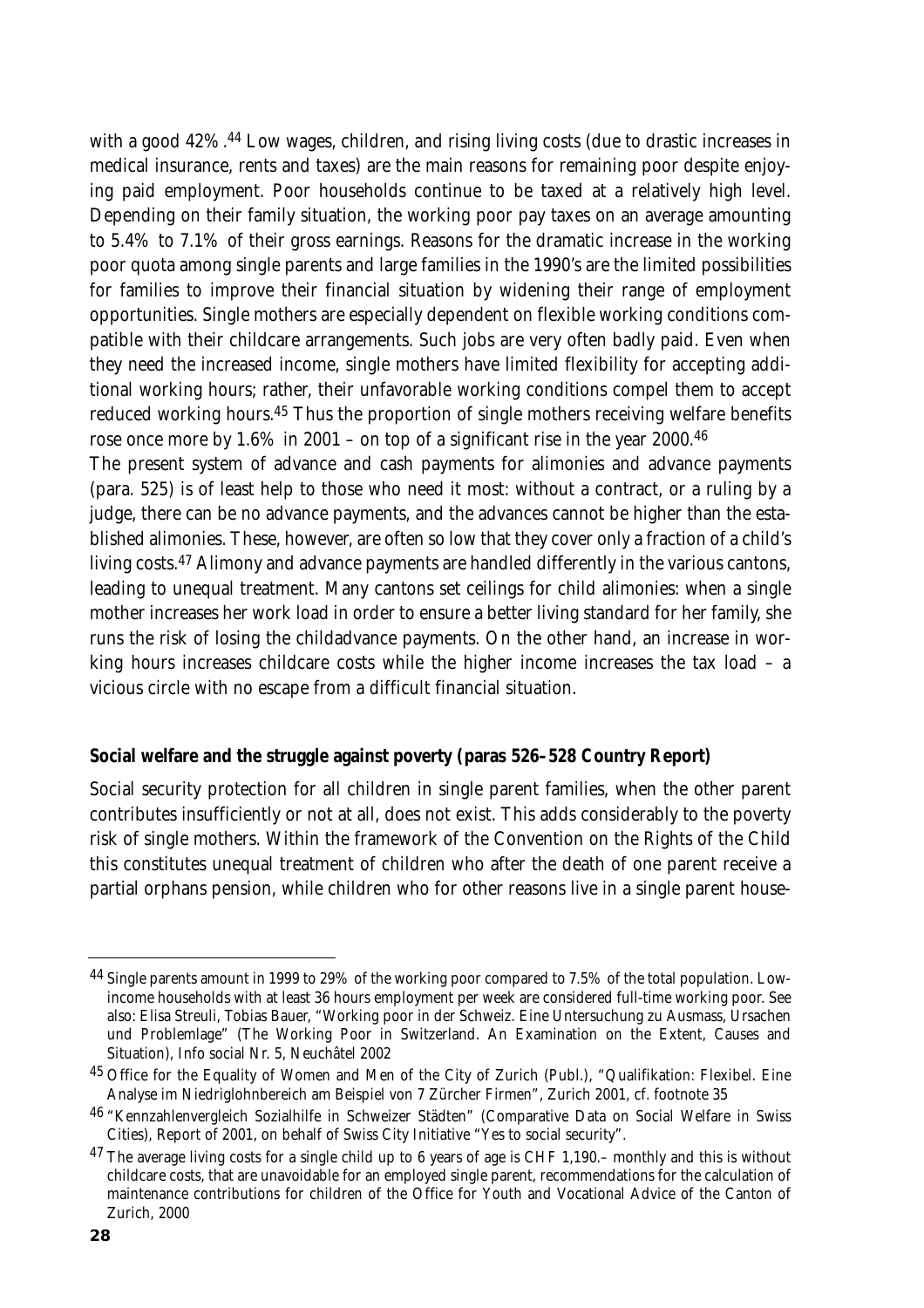hold do not enjoy such benefits. This discrimination results in a correspondingly heavy financial burden for single, divorced or separated mothers raising a child or children alone. Single mothers can count less and less on government support. An example of more severe handling of social aid is the partial elimination of "grants by decree" by the Canton of Bern, a straight-forward welfare payment to persons and families which otherwise need no special support but have gotten into financial straights through no fault of their own. As of summer 1998 such subsidies have gone only to persons receiving social security (AVS) or disability (AI) benefits; single parents and tax-exempt persons, so far 13% and 4% of the recipients respectively, have been excluded.

#### **Family allowances (paras 532–535 Country Report)**

Supplementary benefits, while based on income, are nevertheless guaranteed by law and thus an improvement over dependence on social welfare. But measures geared to the specific causes of need are still needed to cope with the poverty affecting single parents. An evaluation of supplementary benefits for needy families in the Canton of Ticino shows that this model helps about three out of four couples living in a common household to cover their living costs, but barely one half of single parents. The reasons are the lower initial incomes of single mothers frequently with only one child whereas the system gives preference to families with many children.48 A particular need for single parents is the standardization of advance payments and the collection of child alimonies at the federal level, and the introduction of a basic income for all children in single parent families where there is no or an insufficient contribution of the other parent to cover a child's living costs. Above all, discrimination must be eliminated and the lacking financial support of the other parent must be taken into consideration. Insufficiencies must be compensated by supplementary benefits designed to assist needy families. The significantly higher living costs of a first child for a single mother must also be recognized.

#### **Recommendations**

- In order to help poverty-stricken single mothers, child alimony payments must be standardized at federal level and pay more attention to the needs of single parent families.
- **Social security protection is to be introduced for all children in single parent fami**lies where there is no or insufficient contribution from the other parent to cover the child's living costs.

<sup>48</sup> Eveline Hüttner, Tobias Bauer, "Abklärungen zu einem gesamtschweizerischen System von Familien-Ergänzungsleistungen" (Clarifications regarding an All-Swiss Plan for Supplementary Benefits for Families), Report made for the Fed. Coordinating Commission for Family Questions, 2002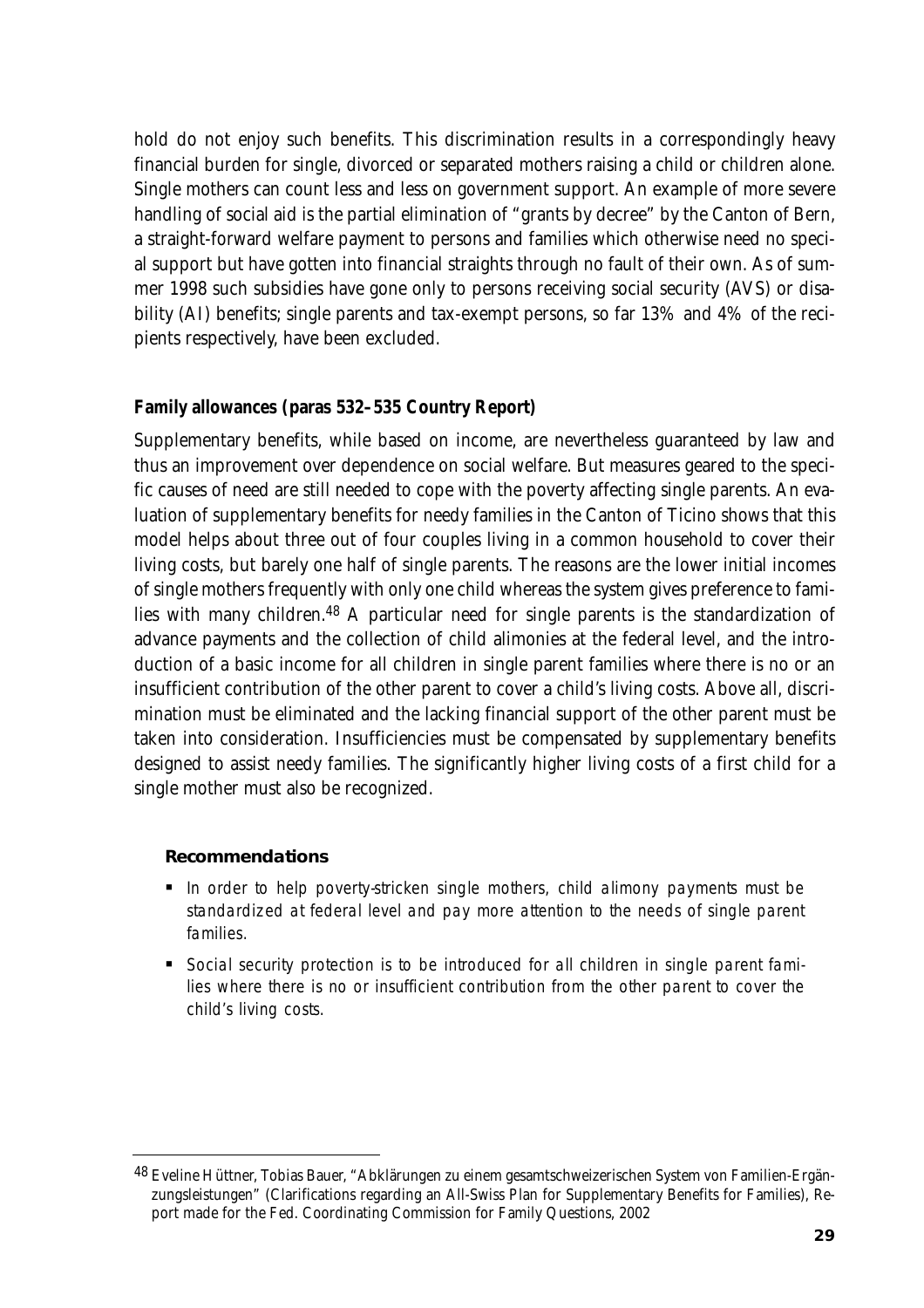# **Article 14 CEDAW: Special Problems of Rural Women**

Swiss agriculture is under-going far-reaching changes. The typical rural woman who is occupied full-time on the farm is becoming a rarity. More and more often farm women continue to work in their former profession, either because they need the money or feel like it. According to the latest surveys about 50% of rural women work outside the farm.49 The book keeping and administration of the farm, however, often remains in their hands. Moreover, women often develop new independent activities such as direct sale of produce or agro-tourism and taking in guests. Such diversification frequently exacts physical and psychic strains. Lack of time and fatigue due to a heavy workload prevent many rural women from taking advantage of educational opportunities. Training for rural women has, however, been adapted to the changes in agriculture. An educational program is available offering access to the so-called "second chance", designed to complete secondary school requirements. Non-farm women may also participate. It is possible to take specific courses designed for helping rural women in their daily tasks.

Farm women continue to be denied an independent professional status. The farm in most cases belongs to the husband; thus everything is done in his name. The wife has the status of a non-employed housewife. Women's organizations therefore got involved in this field. A working group set up by the Swiss Association of Farm Women has launched a project known as "Knowing how to be a farm woman". This vast project attempts to help couples in finding the best way to ensure legal protection for the farm woman (e.g. joint ownership, a work contract between husband and wife, registration as a self-employed person). The recognition of the professional input of the farm woman would solve many problems, especially with regard to old-age insurance.

In assessing a farm either as a primary or secondary source of income, the state takes only the work of the farmer into account without considering the work of the wife. This is a clear indication that the couple is not in equal partnership. Loans are only to be granted to the head of the enterprise. A farm wife attempting diversification through a new form of production is unable to obtain credit.

#### **Recommendations**

- **Farm wives must be given professional recognition.**
- Farming wives and husbands must be recognized as equal partners in their enterprise.

<sup>49</sup> Federal Office for Agriculture, "Die Rolle der Frauen in der Landwirtschaft" (The Role of Women in Agriculture), Bern 2002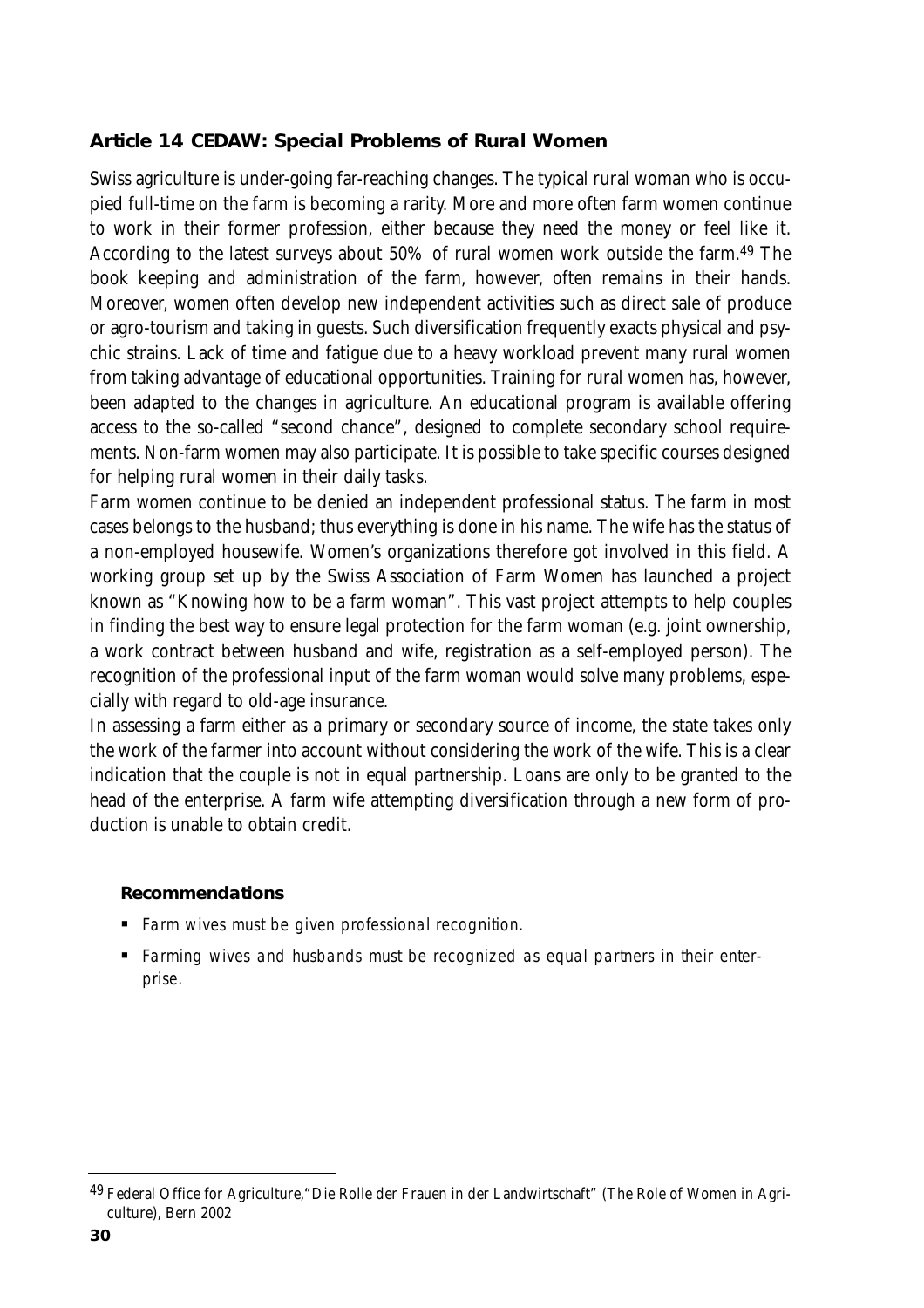# **Article 16 CEDAW: Elimination of Discrimination in Marriage and the Family**

The revised Law on Divorce has brought improved gender equality. Nevertheless divorce often leads to disadvantages for the housekeeping and childraising woman.

# **Divorce (paras 598–601 Country Report)**

When a marriage is dissolved by divorce (para. 601), the allocation of alimonies discriminates against the housekeeping and childraising spouse, generally the woman. The law-makers have refused to include a clause in the revised Law on Divorce stipulating that in cases of insufficient financial means an eventual deficit should be equally split between both parties. This discrimination is one of the specific causes for the high risk of poverty affecting single mothers. First experiences with the Law show that the financial potential of the party responsible for payment rather than the needs of the party receiving the payments is the determining factor for alimony settlements.<sup>50</sup> The prevailing practice under the former law granting maximum advance child maintenance payments even in low-income cases is losing its meaning. It is noteworthy in this connection that divorced fathers often present their financial situation less favorably than it actually is.51

Women who are divorcing frequently to not claim their half portion of the occupational benefits to which they are legally entitled. A study shows that in approximately one third of cases women forego their benefits entirely (para. 598). Even when the benefits are split, it is seldom on a 50–50 basis. As a rule, the full duration of the marriage is not taken into consideration, so that the women receive less than what they are entitled to. This happens because they do not sufficiently insist on their rights, or because lawyers are ineffectively representing their clients, or because the court has not sufficiently examined the facts.<sup>52</sup>

# **Rights and responsibilities with regard to children (paras 604–607 Country Report)**

Unlike parental custody, parental support, in most cases the responsibility of the father, hardly receives consideration. The legal custodian assigned on behalf of the child of divorced parents, has no say in this field. Fathers receive no assistance to help them meet their obligation of support. Thus, child support duties do not count for assessment of social welfare benefits. Parental custody is, however, foremost in the child's interest, as the support

<sup>50</sup> "Das neue Scheidungsrecht wird von vielen kritisiert" (Many Criticize New Divorce Law). Zeitschrift für Sozialhilfe Nr. 4, April 2001, p. 49

<sup>51</sup> L. Decurtins, "Gekränkt, ausgenommen und ausgeschlossen. Trennung und Scheidung aus der Perspektive des Mannes" (Offended, Fleeced and Excluded. Separation and Divorce from the Man's Perspective), NZZ Nr. 87, 4–14–2001

<sup>52</sup> Margareta Lauterburg, Katerina Baumann, "Evaluation Vorsorgeausgleich – Teilung der zweiten Säule im neuen Scheidungsrecht." (Equalization of Pension Benefits – Division of the Second Pillar in the New Divorce Law), Programm NFP 45 Sozialstaat Schweiz, interim report 2002